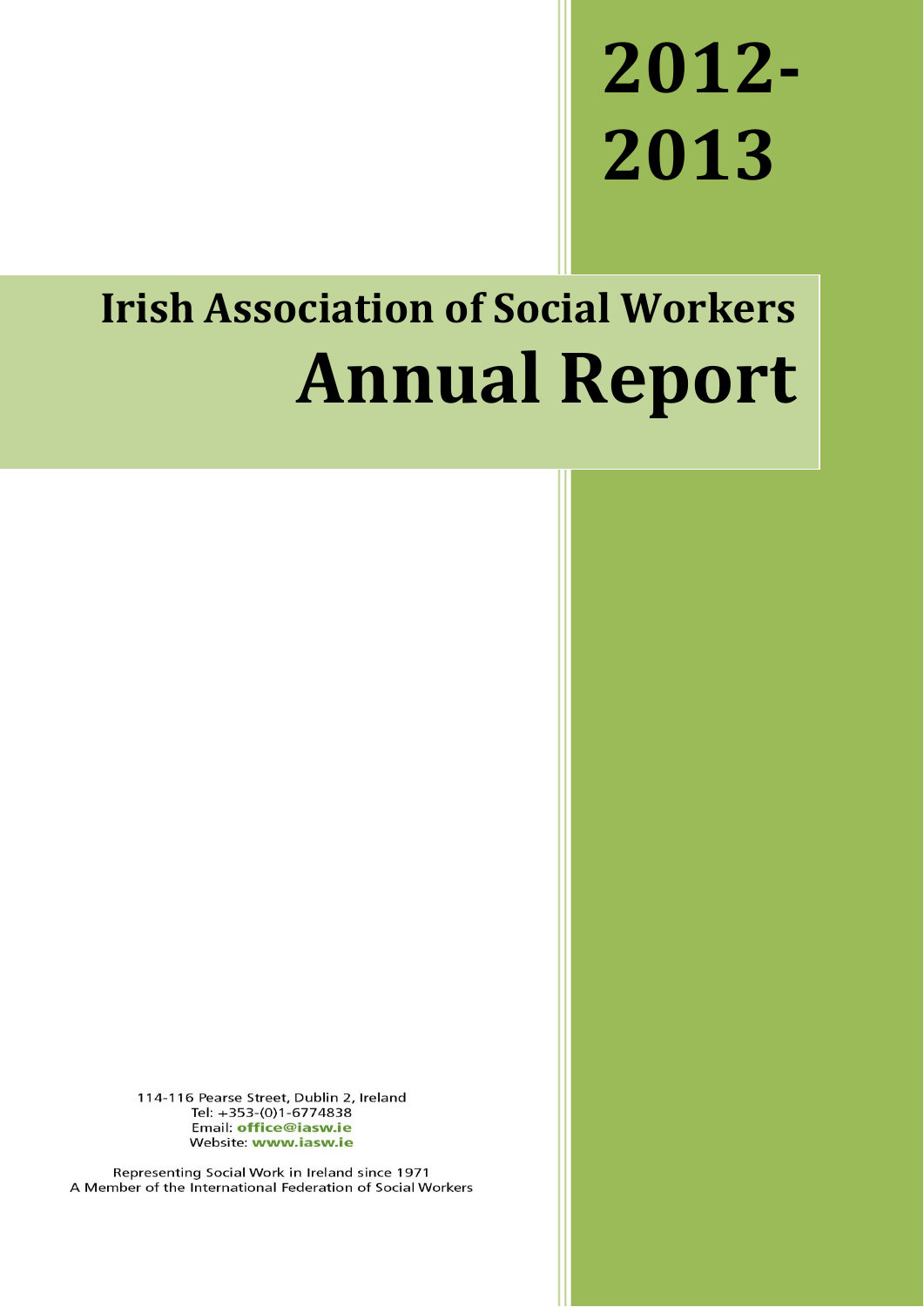## **Table of Contents:**

IASW Board of Directors and Council **Page 3** Page 3

**Executive Reports:**

| Presidents Report - Ineke Durville                                | Page 4  |
|-------------------------------------------------------------------|---------|
| Treasurer - Dónal O'Malley                                        | Page 6  |
| Office Report - Adrienne Ward                                     | Page 7  |
| Continuous Professional Development [CPD] - Frank Browne          | Page 8  |
| Continuous Professional Development [CPD] Officer - Cliona Murphy | Page 9  |
| <b>Special Interest &amp; Associate Group Reports:</b>            |         |
| Principal Medical Social Workers Group - Sheila McCrory           | Page 10 |
| New Social Workers - Kerry Cuskelly                               | Page 11 |
| Social Workers in Adult Mental Health (SWAMH) - Frank Browne      | Page 13 |
| Child & Adolescent Mental Health (CAMHS) - Sheila McKenna         | Page 14 |
| Social Workers in Disabilities (SWID) - Frida Lowry               | Page 16 |
| Social Workers in Foster Care - Colette Toland                    | Page 16 |
| Social Workers in Primary Care - Deirdre Jacob                    | Page 18 |
| Special Interest Group on Ageing (SIGA)- John Brennan             | Page 20 |

#### **Other Representative's Reports:**

International Affairs Committee - John Brennan Page 20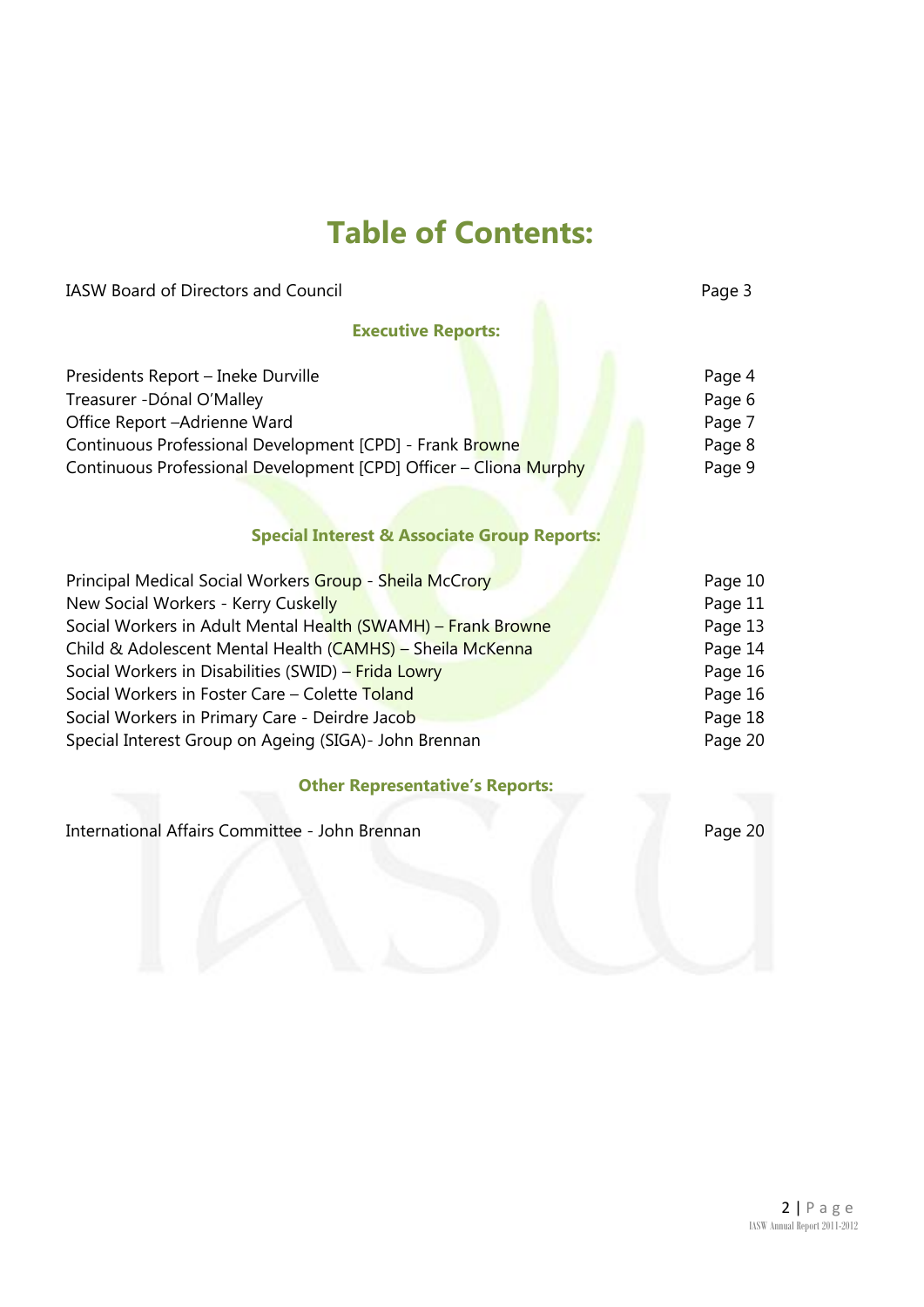#### **Board & Council Members 2012 - 2013**

#### **List of Board Members:**

Chair - Ineke Durville Treasurer - Donal O Malley Secretary – Bille Anne Johnston Jason Watson Kerry Cuskelly

Frank Browne James Myers Ita Long Terry Bradshaw Declan Carey

#### **Special Interest & Associate Group Representatives:**

Adoption (CIAA) Ageing (SIGA) **Children & Families Barry Higgins** Child/Adolescent Mental Health (CAMHS) Declan Coogan **IASW Journal Editor** Monica Egan Social Workers in Disability (SWID) Frida Lowry Principles in Medical Social Work Hospitals Sheila McCrory Adult Mental Health (SWAMH) Frank Browne Primary Care **Deirdre Jacob** Retired Members **Pat Waldron** Foster Care **International Care** James Myers New Social Workers **Kerry Cuskelly** Social Workers in Probation **David Williamson** 

Helena Boyd John Brennan

**Regional Representatives:**

**Other Representatives:**

International Affairs Committee John Brennan

Southern CarolBuckley-Lyons/Terry Bradshaw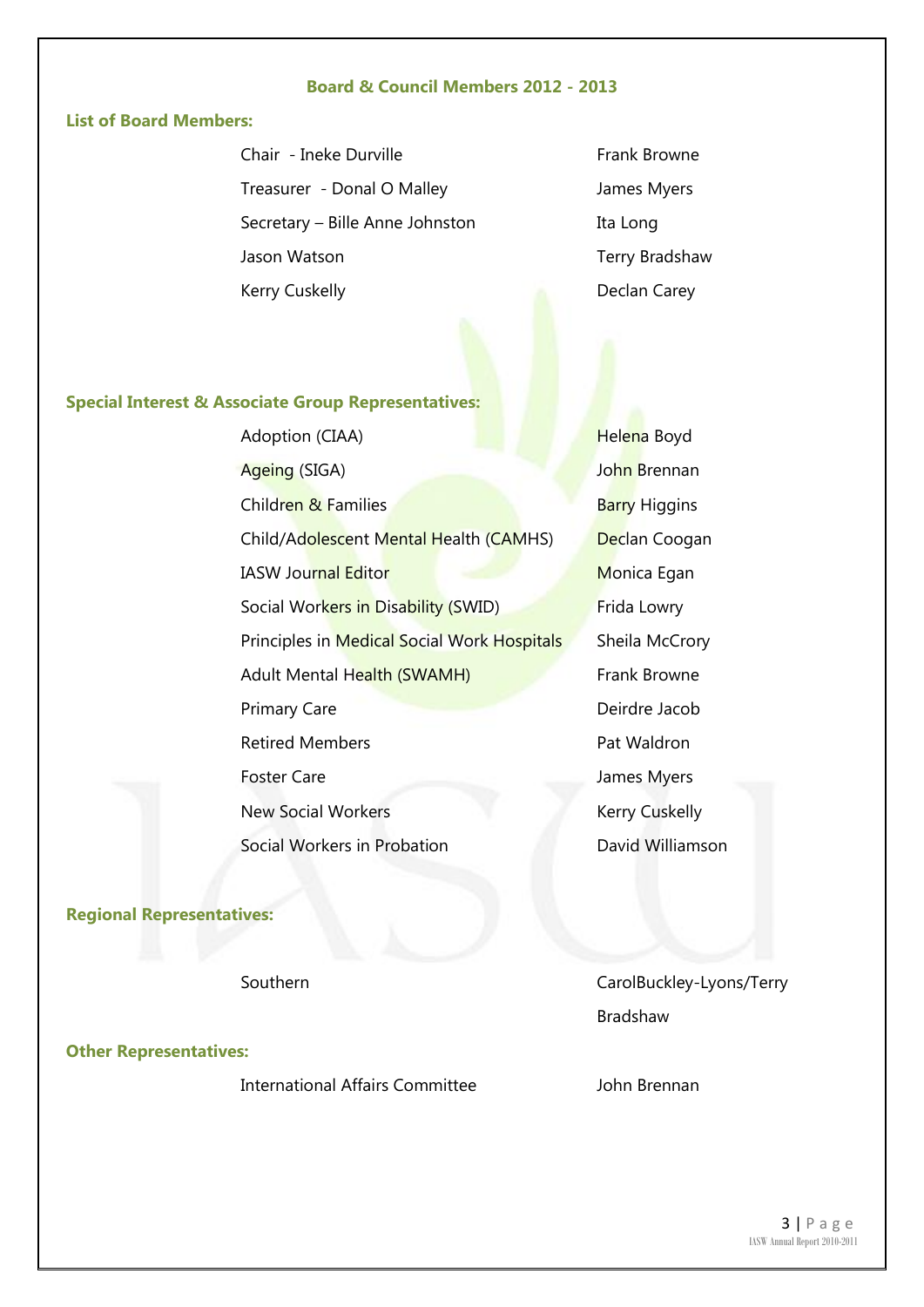#### **Board Reports:**

**Chair Report** Ineke Durville

I am pleased to present the annual report of the Irish Association of Social Workers (IASW), which outlines the various activities of Board of the IASW and the special interest groups during the year.

#### **Change from Association to Company limited by guarantee**

At last year's AGM a number of motions were put to the meeting to request permission to change the legal structures of the IASW from an Association to a Company limited by quarantee and when that request was granted, it was then necessary for the meeting to adopt the next motion which requested permission to adopt the Memorandum and Articles in place of the existing Constitution in order to comply with the Company Act. These motions were adopted by a very large majority of the members. Following the permission of the AGM to change the legal structures of the IASW, the executive worked on the implementation of this mandate and on  $10^{th}$  October 2012 the Association was incorporated in law as a Company limited by guarantee.

After the IASW had become a Company limited by quarantee, there was a period of overlap when the business of the Association was wound down and new Company was established. Bank accounts in the name of the Association had to be closed and new accounts opened to take account of the legal structure of the IASW. This process continued until the end of February 2013. In order to formally close off the accounts of the Association, the auditor of the IASW recommended to the Board to have the accounts audited over the fourteen month period, i.e. from January 2012 to the end of February 2013 as it took a few months to finalise the process with the bank. As this is in compliance with the Company Act, the Board agreed with this proposal and it created a new start for the Company accounts after that date. At the end of 2013, the accounts that will be audited will cover the period from 1<sup>st</sup> March till the end of December and will just concern the Company accounts.

#### **Registration**

During this year, registration with the Health and Social Care Professionals Council (CORU) progressed and the end of the grandfathering period on 31th May was coming closer. Around the country, social workers became more aware that the date for registration was approaching for them and the IASW had a lot of request for information and as well as giving individual advice, the IASW travelled to a large number of agencies and groups of social workers in different parts of the country to provide information on the Registration process and the IASW Continuing Professional Development (CPD) requirements.

#### **CORU**

The Association continued to have regular contact with CORU and were involved in a number of consultation processes during the year. At the end of 2012, CORU met with the different professional bodies individually to review their CPD policies in order to inform the development of a generic CORU CPD Framework that would be used by each Registration Board to set out the CPD requirements for each profession. In addition to the individual consultations, CORU held an information and consultation forum which included a large number of stakeholders. Following these consultations, CORU brought out a draft generic CPD framework for more general consultation. The IASW sent this draft Framework to the members for feedback and compiled a response, which was informed by the IASW CPD policy and the feedback from members. Subsequently, the Social Work Registration Board brought out a return to practice Framework and again, this document was sent to the members for feedback and a response was sent to CORU. Both of these responses are available on the IASW website.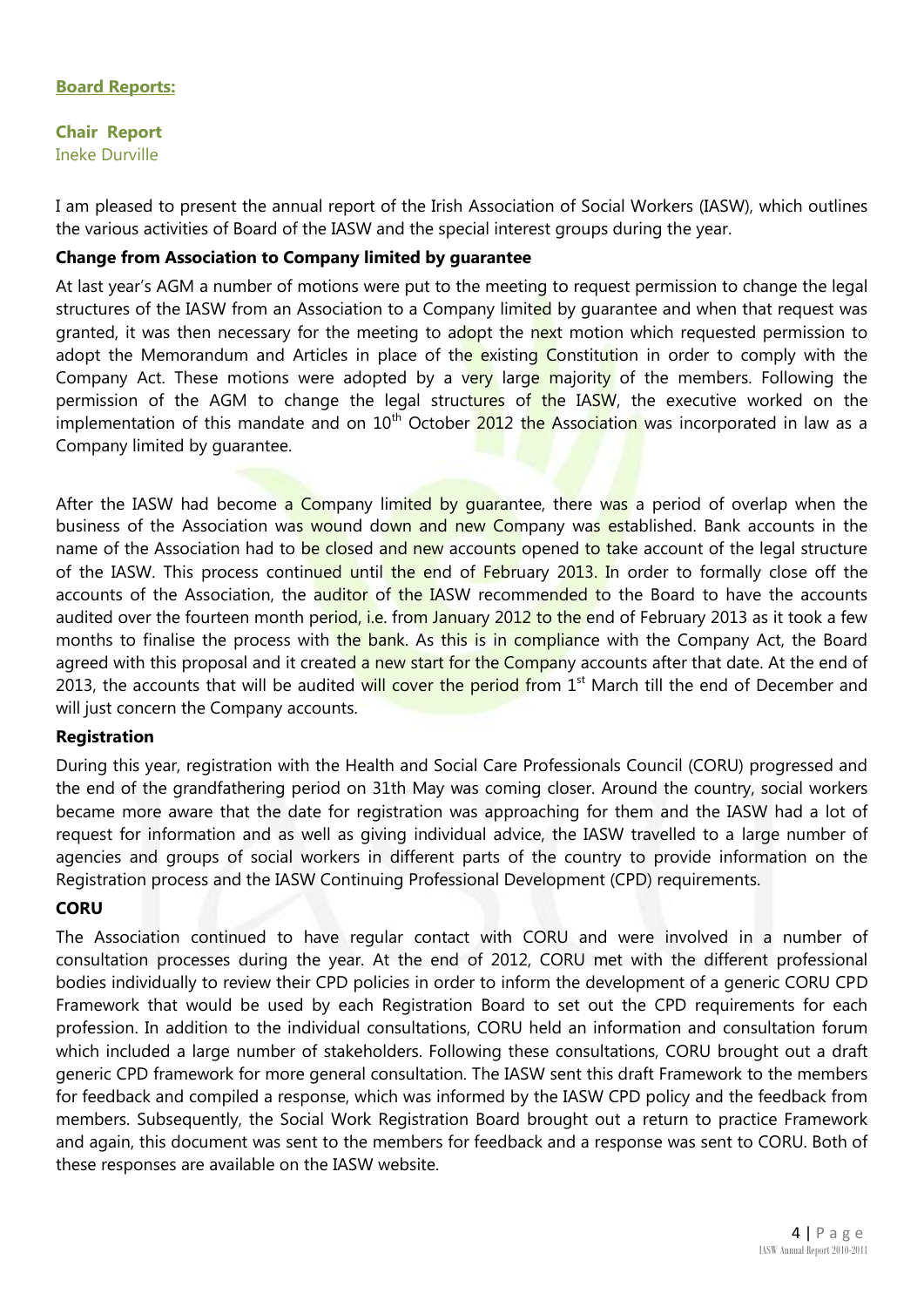#### **Social Work Registration Board**

During the year six members of the Social Work Registration Board stood down from the Board as part of a rotation of the membership. Three of these members were the public interest representative and the other three were professional representatives, who are replaced through an election of Registrants. The election took place during the summer of 2012. Only registered social workers could stand for election or were able to cast a vote in this election and one of these was Declan Carey. He was elected to the Registration Board and I would like to congratulate Declan on his election.

#### **Legal support for social workers**

A number of years ago the IASW put legal protection cover insurance in place. This is being used by more and more members and so far the feedback from members has been positive. The Association has had regular meetings with the company that provides this cover to review the quality of the service. The IASW is aware of the need for some form of cover in case of fitness to practice hearings as well. This cover has not been easy to secure at present as the fitness to practice **process has not been xxx not in place and insurance** companies are unclear on the liabilities as there are no precedents with this very new legislation; negotiation are on-going.

#### **Professional Bodies Alliance**

Over the last few years, the IASW has had regular meetings with the other professional bodies that are due to be registered under the Allied Health and Social Care Professionals Act. This group of Professional Bodies has had a meeting with the Department of Health and CORU in order to discuss issues relevant to all. As it was regarded by all Professional Bodies that having a joint voice was a very valuable support, it was decided to look at the possibility consolidating this into a more formal structure and after lengthy discussion with all the Professional Bodies, the Professional Bodies Alliance of Ireland (PBAI) was formed in April 2013. This alliance will only deal with issues that are common to all professions and each professional organisation is free to pursue their own issues as before**.** 

#### **CPD**

The Association has received funding from the HSE over the last few years. Initially, this funding was provided to support the provision of professional development activities through i.e., conferences, workshops and training seminars. This funding was increased a few years ago to allow the Association to employ additional staff and the Association used that funding towards administrative support for the CPD training programme. That funding was used with great success and the number of events increased greatly.

Last year, further funding was made available and the Association were able to put this funding towards the employment of a CPD and Development Officer. The purpose of this position was to progress the Associations CPD programme and develop new and existing services for members in partnership with the Board and to support the development of CPD and the IASW nationally. This new post was filled last September, initially by Mary Corridan, who unfortunately had to leave us last December and in February 2013, Cliona Murphy joined us. This has been a very new departure for the Association and we are delighted with this development and we would like to formally welcome Cliona to the Association.

#### **Special Interest Groups**

Membership numbers have continued to increase again this year, which brings an increase in activity in all aspects of the Association. The special interest groups (SIGs) are continuing to be a very valuable link with the wider membership and provide a forum for social workers practising in that area of specialism to share experiences and raise issues. A number of SIGs have held very successful conferences and seminars and the feedback from these events has been very positive. The contribution of the SIGs has been very valuable for the workings in the Association and the executive would like to thank them for their contribution and their hard work.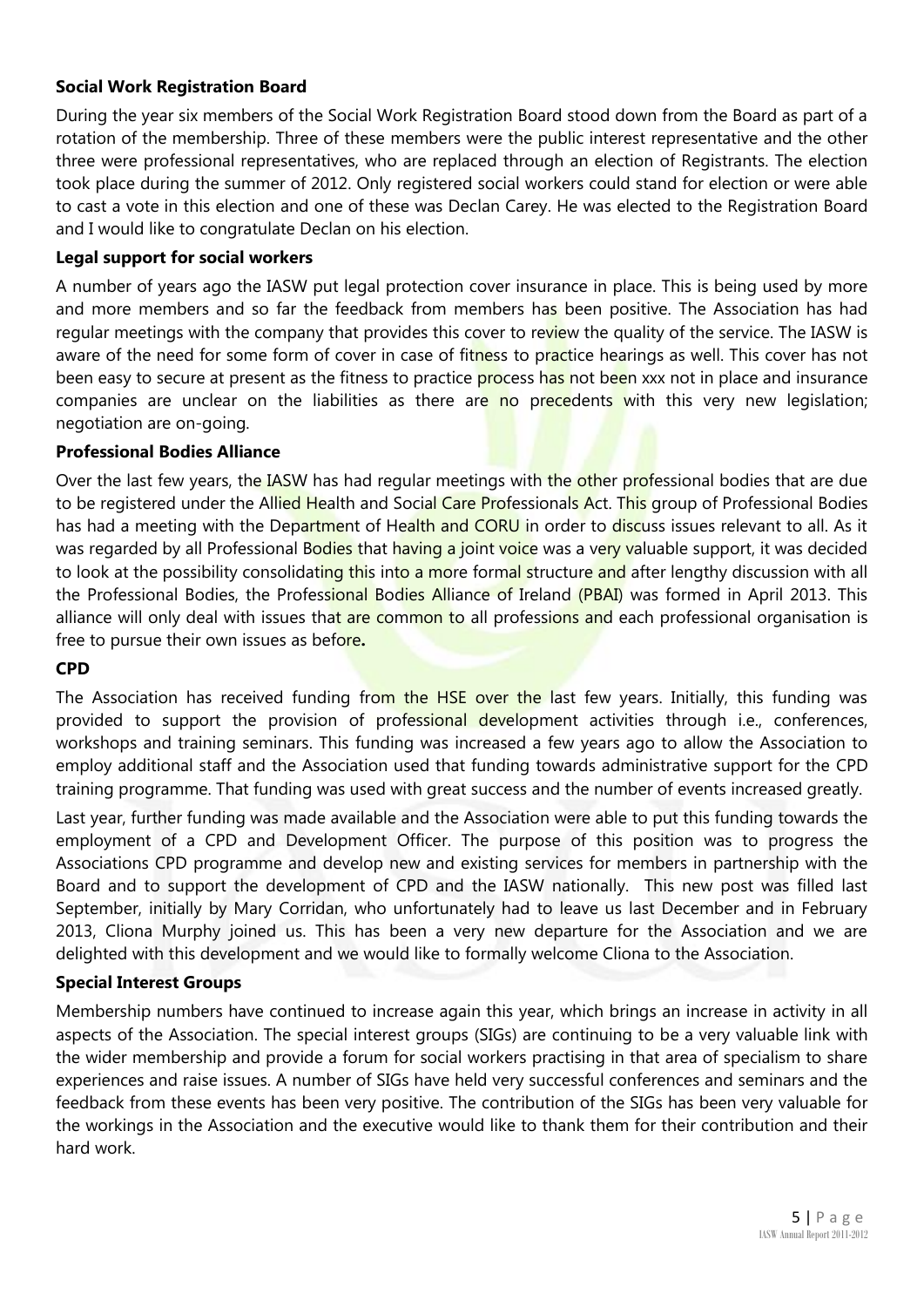#### **Office Issues**

The work in the office has been on-going and continues to be very busy. The website had to close for a while at the end of 2012 to increase the security of the site. The Board decided to use the opportunity to increase the functions of the website and include an online membership application and renewal system as well as online conference/event booking facility. The overall look of the website has changed, it is more user-friendly to navigate, new information can be uploaded quite easily and most members are happy with the changes. The online booking facility has been particularly helpful and it will support an increase in the number of events over the next few years,

Danielle McGoldrick, who has been a very valuable member of staff the last four years applied to go on a career break. Danielle ensured the very efficient running of the office during this time and was a very capable event organiser. At the end of November Adrienne Ward joined as our new office manager. Adrienne has been a very able replacement, who managed to make herself familiar with the various complex issues that need to be dealt with in a busy office, which has been very important. She managed this in a very short time span and I would like to thank Adrienne on behalf of the Association and myself for all her support.

#### **Social Work Journal**

The Association was able to publish three journals this year. Monica Egan continues her role as editor and ensures that the journal continues to be of very high quality and I would like to thank her for her ongoing support and all the hard work on the journal. This can be a time consuming and, at some times, onerous task. For our last journal, Trish Walsh acted as quest editor; this journal discussed information and communication technologies and was well received. I would also like to thank Trish for her initiative and for getting a very interesting journal to our members. I would also like to thank the members and other contributors, who have submitted an article to the journal and Danielle and more recently Adrienne, for ensuring that all members receive a copy in the post. The journal provides a very valuable resource to the members and the feed back to the Association is very positive.

#### **Conclusion**

In conclusion, I would like to thank all the members of our new Board: Frank Brown, vice Chair; Billie Anne Johnston, Honorary secretary; Donal O'Malley, Treasurer; and the other Board members: James Myers; Kerry Cuskelly; Ita Long; Declan Carey; Jason Watson; Terry Bradshaw, for their hard work and support during the year.

In addition to the above, I would like to thank Eoin Barry, our Face Book and Twitter moderator. The face book page provides a useful forum for discussion and sharing of information; the twitter account is still in an early phase but should in time be a very useful means of getting relevant information to the attention of the media and others. Eoin has provided a very important service that can be invisible but is valuable and the executive greatly appreciate his role.

Thanks also to all the members for their continued support and feedback. Next year may see the end of the HSE and a reconfigured Health and Personal Social Service provision with an emphasis on keeping to budget which will be at the expense of service users. It is difficult to gauge what effect the proposed changes in structures for all services will have for our client groups and conditions for social workers, so it will be important that we as the IASW are informed of problems in these areas so that we are able to respond to these changes with the appropriate information and with a strong and cohesive voice.

#### **Treasurer** Dónal O'Malley

With the creation of the new company in October 2012, the focus, from a financial perspective at least, has been the transferring of accounts from the Association to the new company limited by guarantee. While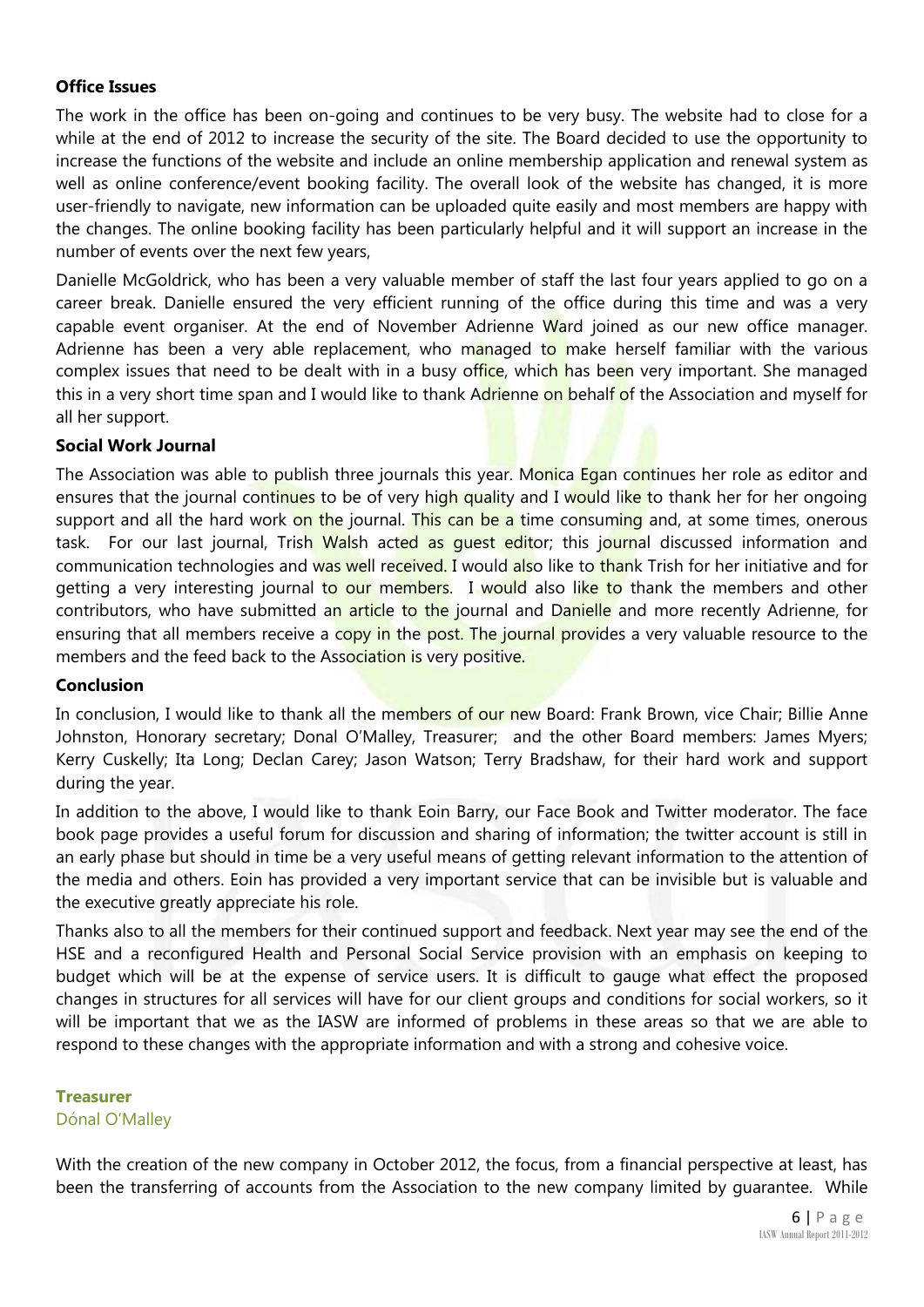the new company commenced operation with effect from January,  $1<sup>st</sup>$  2013 it wasn't until February before the Association's accounts were closed and transferred over in full. The new company, the National Social Work Organisation of Ireland Limited, begins its life in a healthy position as the Association finished 2012 with a surplus.

The annual subscriptions remained static, compared to the adjusted figure for the previous year. The other significant source of income was the HSE funding for CPD training and the CPD Officer post. The Continuous Professional Development funding from the Department of Health has allowed us to fund more CPD days at a lower cost to members and non-members as well as offsetting against the administrative costs of running these CPD events.

Due to the continuing growth of the Association and its activities in 2012 last year saw a moderate overall increase in expenditure. The main changes have been an increase in Executive and Council expenses, the cost of room hire and in salaries. These have been largely due to an increase in representation by Executive and Council members at meetings both in and on behalf of the Association; the increase in CPD events and Association's meetings with other organisations and the employment of the CPD Officer.

The Association invested heavily this year in the creation of a new website, the full cost of this will only be reflected in next year's accounts but this is already improving the efficiency of the office and while raising the profile of the IASW, it is also making it more accessible to the members.

Other costs were reduced, including printing costs, despite us publishing three journals last year, as opposed to two.

Also of note, as SIG's will already be aware, with the inception of the new company, we will be closing down individual SIG accounts and setting up a direct payment scheme for CPD days.

Finally, I would like to thank Danielle (in her absence) for her work during 2012 and Adrienne for taking on the mantle so competently and for managing the transition of the Association to its new status as a company. My thanks also to Ineke and the other members of the Board for their advice and guidance through-out the year.

#### **Office Report** Adrienne Ward

June 2012 – May 2013 – Danielle McGoldrick was our Office Manager until November when she then took leave of absence to travel to Canada for a year. Danielle is very much missed in the IASW Office and it is thanks to her effort and hard work that we were able to launch our new website in December. Danielle had prepared all of the groundwork for what is now an efficient online system for members' details, for online booking and indeed for constant flow of information for members. Much time and effort has been spent on the website, taking into account all of the feedback from members, we are constantly improving it and judging from members feedback, it is proving to be a big success.

There was a smooth transition from an Association to a Limited company and all relevant procedures and documentation were implemented in order that we would be compliant going forward as a Limited Company.

We welcomed our new CPD Officer, Cliona Murphy, to the Association in February and Cliona has been both a great help and a great team worker. Thank you Cliona!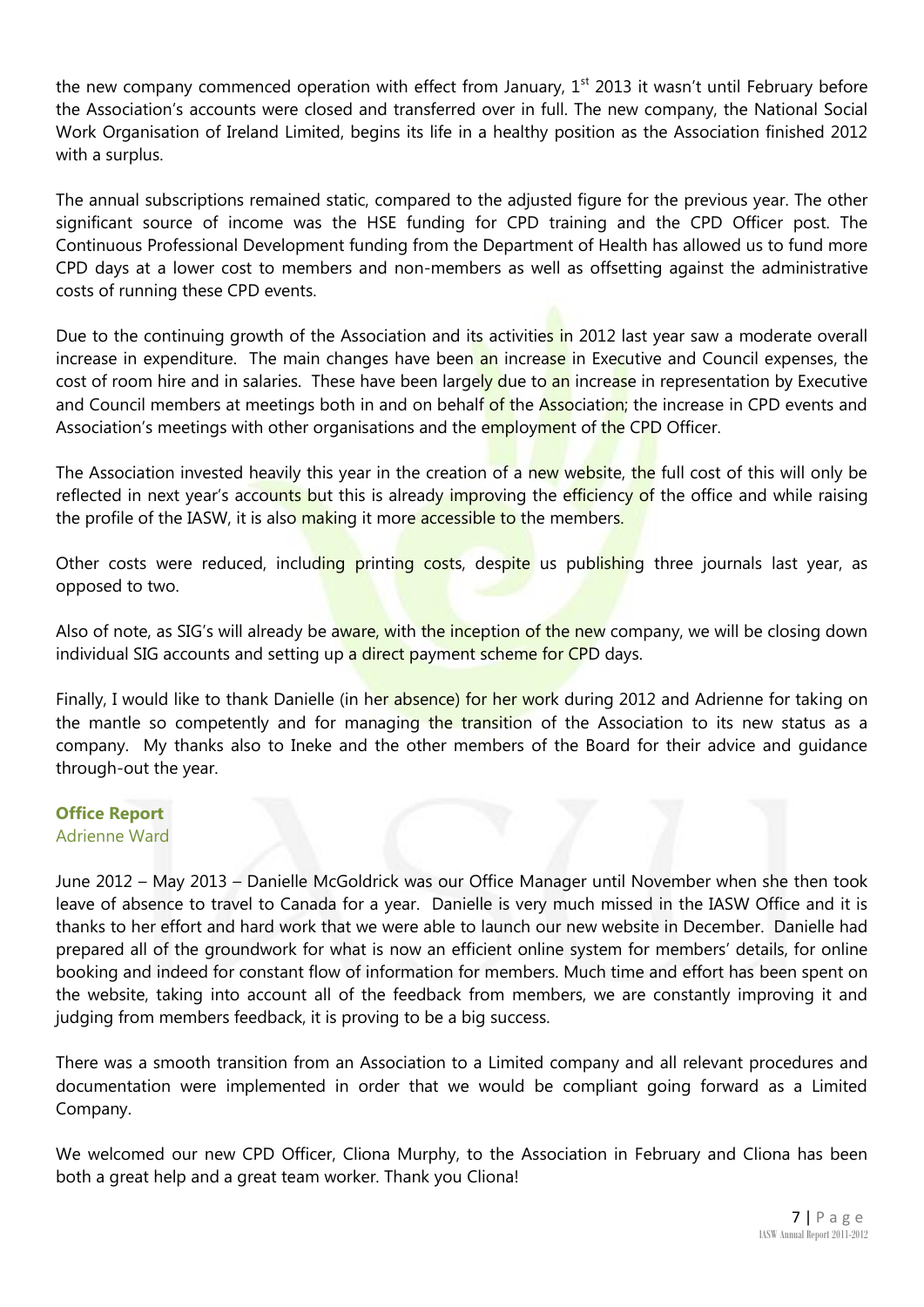The office is constantly full of activity and the phones have been particularly busy in the past year with member queries on the upcoming CORU registration. The office is also very much involved with the production of the journal, assisting the Editor Monica Egan with calling for articles, book reviews etc. and organising printing and distribution. Other busy areas include Financial Control, preparing Accounts, responding to the numerous and various email queries from members and general queries.

It has been an eventful but enjoyable time for me so far with the Association so far and I would like to thank all of the Board, particularly Ineke for her patience and time in my learning process over the last few months.

**Continuous Professional Development [CPD]** Frank Browne

It was a busy year for the CPD committee whose activities included;

- Review members CPD logs for certification purposes
- Review applications by course organisers for an allocation of CPD points for programmes
- Make recommendations to the IASW Board in relation to the IASW CPD policy
- Undertake other relevant tasks as agreed by the IASW Board

IASW updated the CPD Policy and CPD Log and members will have recently received it by e/mail. Members will now be able to update their CPD activity via the electronic CPD log. The committee hope that this will prepare members for the CPD requirements of the CORU Social Work Registration Board once agreed. The IASW CPD committee will ensure all relevant information regarding the CORU CPD requirements will be forwarded by IASW. The committee will also ensure that the IASW CPD policy/ requirements will also meet the future CORU CPD requirements.

With regard to the updated IASW CPD policy, the key changes are as follows:-

**Supervision** - Members can now accrue 25% of the required CPD points from group supervision. See IASW CPD Policy 2012 Summary Framework (Sec 2:4)

**Skill development and gaining new knowledge and information** –20% of the required CPD points in this category must relate specifically to your area of practice. See (Sec 3:1)

**Contributing to the development of professional social work knowledge and practice** - This category now also recognises the role of social work college Tutor.; See (3:3,O)

IASW have attempted to ensure that all members will find the CPD Policy and CPD Log easy to follow and user friendly.

#### **To use the CPD Electronic Log is easy. Follow this step by step process:-**

- 1. Open the CPD log on your computer
- 2. Save the CPD log on to your computer
- 3. When you need to add information to the log, open the file and type in the information
- 4. Save the file
- 5. The information you have input will be saved on the form
- 6. Repeat the process as and when you need to add to the log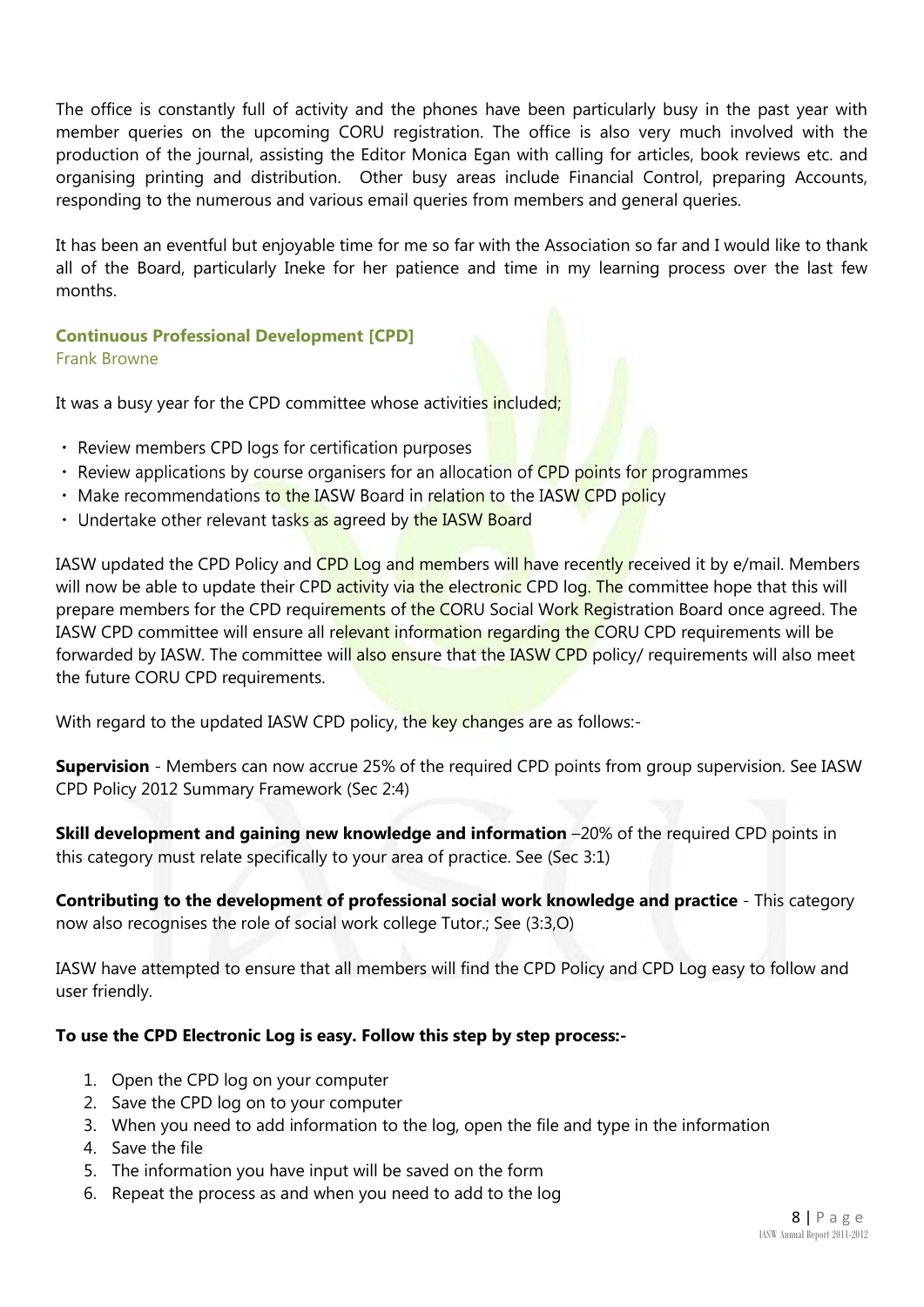7. Please ensure that the 'Verified by' column is signed by the appropriate person before submitting to IASW

IASW continues to encourage all members to record their CPD activities on the electronic CPD log attached and print off and submit their CPD logs when they have met the required CPD standards for verification. This will allow members to have evidence of their CPD activity available if requested by CORU at some future point to submit their CPD portfolio for audit.

#### **CPD Officer Report**

Cliona Murphy

The IASW has had a CPD officer post funded by the HSE since September 2012.

In the past year, the IASW has held 21 CPD events, many of which had waiting lists in operation due to the high level of demand for places. The capacity for events ranged from an average of 40 people for each seminar up to about 120 for the conference, depending on the type of event. For example, workshops have a smaller number of places available due to their participatory and experiential nature. Some topics, such as *Record-keeping* or *Relevance of the Office of the Ombudsman*, address cross-cutting issues for social work. We have also provided half-day events on more specialist areas including *Promoting the Welfare of Children of Problem Drinkers* and *Legal Rights of Unmarried Parents*. The type of seminars and events range from providing new knowledge and information to skills development and training. The IASW receives ongoing information from social workers regarding their training needs. The organisation also requests, and receives, information on training needs from social workers through the evaluation forms provided at the end of each CPD event.

CPD training events are available to all social workers, whether members of the Association or not. Events have had been held on a nationwide basis, including Sligo, Tullamore, Galway and Cork.

Provision of training supports members of the Association to comply with our CPD policy which was adopted at our Annual Conference in 2009. The CPD policy is based on a 24 month cycle which requires members to complete a proscribed level of professional training and development across three key areas. The IASW CPD policy promotes continuous learning by social work practitioners and the integration of this learning into professional practice, management, policy development and research. CPD requires a commitment by social workers to career long learning as a means to keeping their knowledge and skills up to date, thereby ensuring they work safely, legally and effectively. The goal is to ensure that social workers maintain up to date knowledge and skills, which in turn facilitates high standards of professional practice. The underlying principle is that clients and communities have the right to services provided by skilled and competent professionals.

In addition, the statutory registration of social workers from June 2013 requires registrants to comply with the Code of Professional Conduct and Ethics for Social Workers. The Code places a duty on each registrant to keep their professional knowledge and skills up to date, of a high quality and relevant to their practice. Registrants are required to take part in CPD and to keep clear and accurate records of CPD. The IASW will continue to support all social workers to fulfil this requirement to develop professional competence through the provision of relevant and accessible training and education.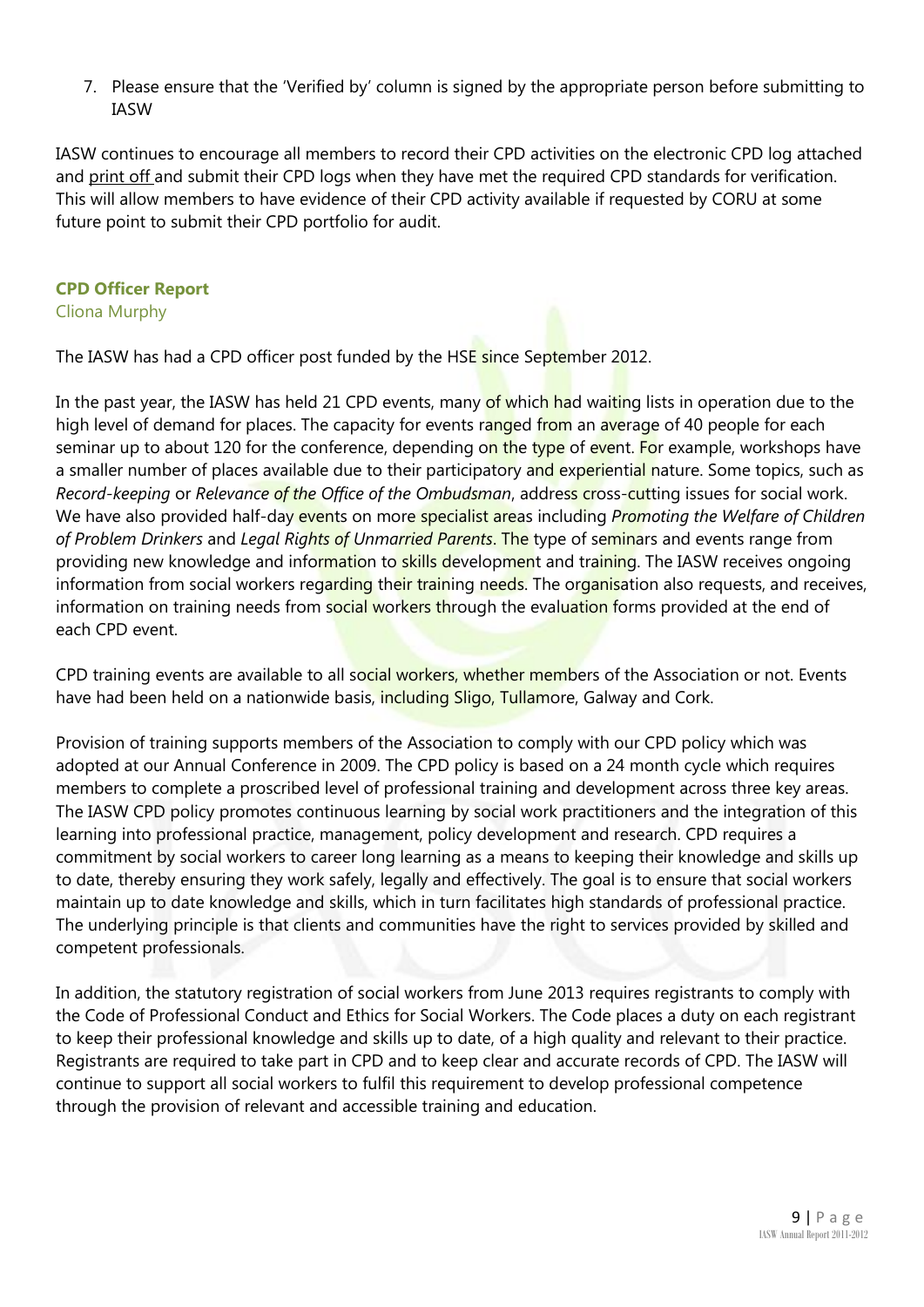The CPD officer also has a role on the CPD committee in reviewing applications by course organisers for an allocation of CPD points for programmes. Each application for CPD points is reviewed by the CPD implementation committee which comprises the chair of the IASW, the CPD officer and one board member.

### **Principal Medical Social Workers Group**

Sheila McCrory

Chairperson: Kieran Buckley, St Vincents University Hospital Anne Marie Jones, Temple Street Children's University Hospital, continue as co-chairs of the group.

Secretary: Anne O'Loughlin, National Rehabilitation Hospital.

Rep on IASW Council: Sheila Mc Crory, Our Lady's Children's Hospital, Crumlin.

This group meets on a bi-monthly basis in St. James's Hospital and is attended by Head Medical Social Workers/Principal Social Workers from Hospitals and Hospices nationwide. The group's purpose is to provide a forum for the development and implementation of best standards among medical social workers in Ireland. It also functions as an information exchange, to lobby on issues relating to our client group and as a peer support group.

Submissions during 2012-1013 included:

- 1. Heads of Children First Bill
- 2. National Consent Policy
- 3. CORU draft framework on CPD
- 4. Advocacy re Medical Card system.

We have representation on a number of relevant groups including:

- 1. Acute Medical Programme (Paula Markey, Senior Social Worker St James's Hospital and Janice Hanlon, Social Work Team Leader, Tallaght Hospital)
- 2. National Clinical Programme for Older Persons (on behalf of IASW) (John Brennan, Mater Hospital.)
- 3. National Advisory Group for Implementation of Single Assessment Tool (John Brennan.)
- 4. Council for Stroke (includes 3 social workers including Anne O'Loughlin)
- 5. Rehabilitation Medicine Programme Steering Group (Anne O'Loughlin).

We had a very successful AGM in September 2012 in Athlone, at which Erna O' Connor TCD gave an inspiring key note address on Social Work in a Medical Setting, and where other workshop topics included updating the Competencies Framework for Social Workers in a Medical Setting, Registration, and Supervision for Managers.

The topics and work begun at the AGM have continued to be developed at subsequent meetings throughout the year. Other topics we have addressed in 2012-2013 include:

1. Home care Packages, Fair Deal Nursing Home Support Scheme, and delayed discharges

2. Caseload Management and Prioritisation of work

In the last year a number of new appointments have been made and the following have joined our group: Kaylene Jackson, National Maternity Hospital, Holles Street, Carol De Wilde, St. Colmcilles Hospital, Loughlinstown and Claire Winter, Peamount Hospital.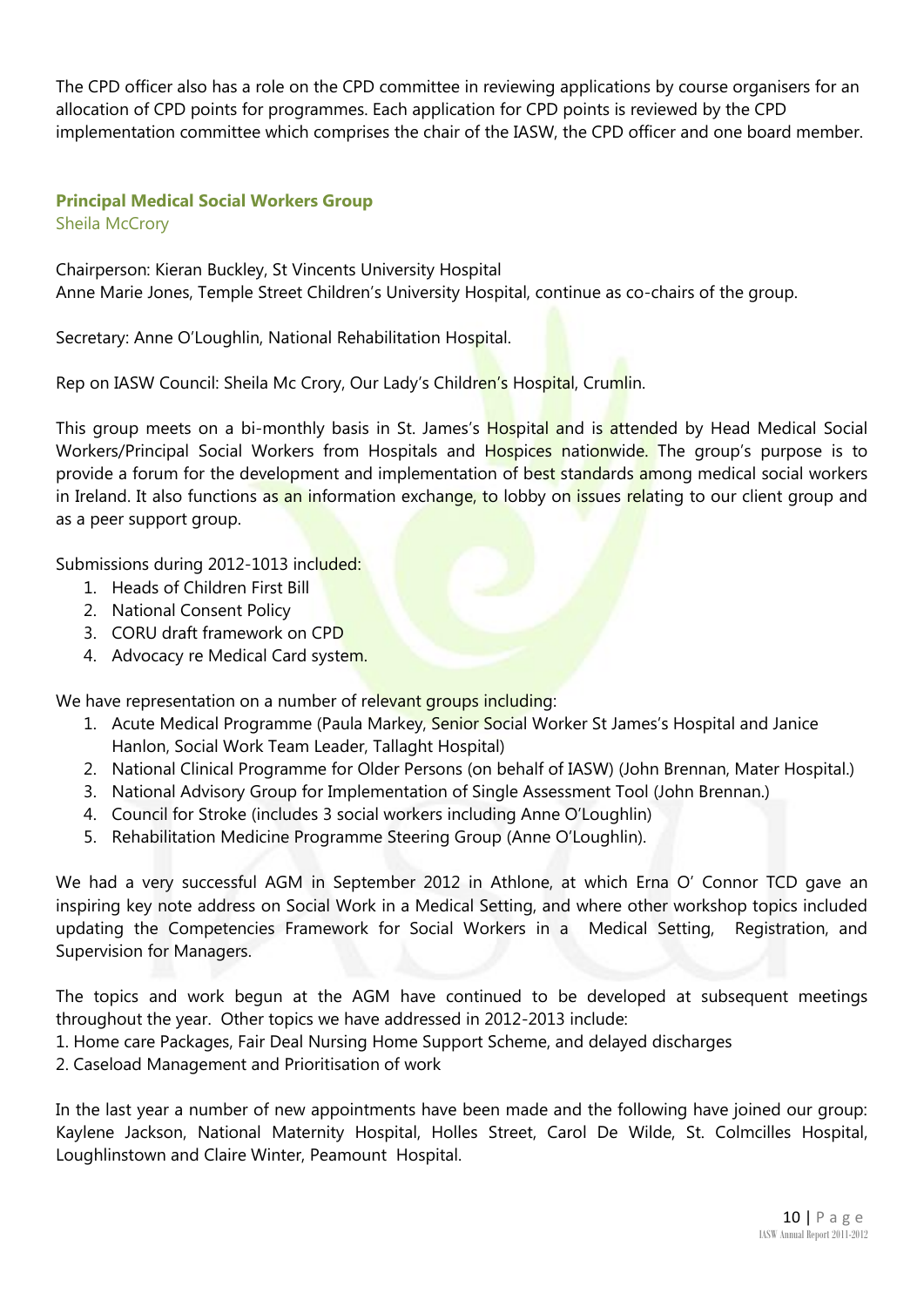#### **New Social Workers**

Kerry Cuskelly

#### **Committee members for 2012-2013**

- 1. Kerry Cuskelly Chairperson Newly Qualified Social Worker 3 years
- 2. Conor Boksberger Secretary Newly Qualified Social Worker 2 years
- 3. Domeneca Mac Rory Treasurer Student Social Worker
- 4. Beth McGettrick Newly Qualified Social Worker 3 years
- 5. Monica Coll Newly Qualified Social Worker 1 year
- 6. Jane Ngo Newly Qualified Social Worker 1 year
- 7. Peter Duncan Student Social Worker
- 8. Paul Nugent Newly Qualified Social Worker 1 year
- 9. Aoife Farrell Newly Qualified Social Worker 1 year
- 10. Gemma Cashin Newly Qualified Social Worker 1 year

The New Social Workers (NSW) special interest group has had another great year. We continue to have an active and enthusiastic membership. The committee have been outstanding this year and have worked extremely hard. As chairperson of the NSW committee I would like to take this opportunity to thank all of the committee members for their investment and contributions to the NSW committee. I would also like to thank the general membership for continuing to join the SIG, for utilising our (your) website and for regularly contacting us regarding various issues that pertain to new social workers. As I am qualified three years this year I will no longer be in a position to remain in the new social workers special interest group. I therefore wish the student social workers and newly qualified social workers who continue on in the SIG the very best. As you can see from the committee membership, we have a great mixture of students and newly qualified social workers. The NSW SIG relies on having a good mixture of committee members to keep the SIG active as the turnover is quite short (3 years). I hope that we will continue to see an active and enthusiastic membership in the coming years. New social workers are the future of the association and the profession – so make your voices heard!

Kerry Cuskelly – NSW SIG Chairperson 2010-2011, 2011-2012 and 2012-2013

#### **Main Areas of Work in 2013**

#### **Website**

The new social workers website continues to be very active. There has been a regular stream of people joining the site over the past year. There are regular posts to the website which cover a range of issues that pertain to new social workers. These range from discussions of ethical dilemmas and critical analyses of various topics relevant to new social workers, to tips on finding a job as a new social worker and alerting new social workers to ways in which they can become involved in progressing social work as a profession. We continue to be very appreciative of the IASW who give us funding for the website. To join the website simply go to [www.newsocialworker.com](http://www.newsocialworker.com/). On the right hand side of the page click the "Register" tab and follow the instructions. NB. Joining the IASW does not automatically make you a member of the NSW SIG. You must join the group separately by either emailing [office@iasw.ie](mailto:office@iasw.ie) or [info@newsocialworkers.com](mailto:info@newsocialworkers.com) and requesting that you are added to the SIG mailing list.

#### **Committee Meetings**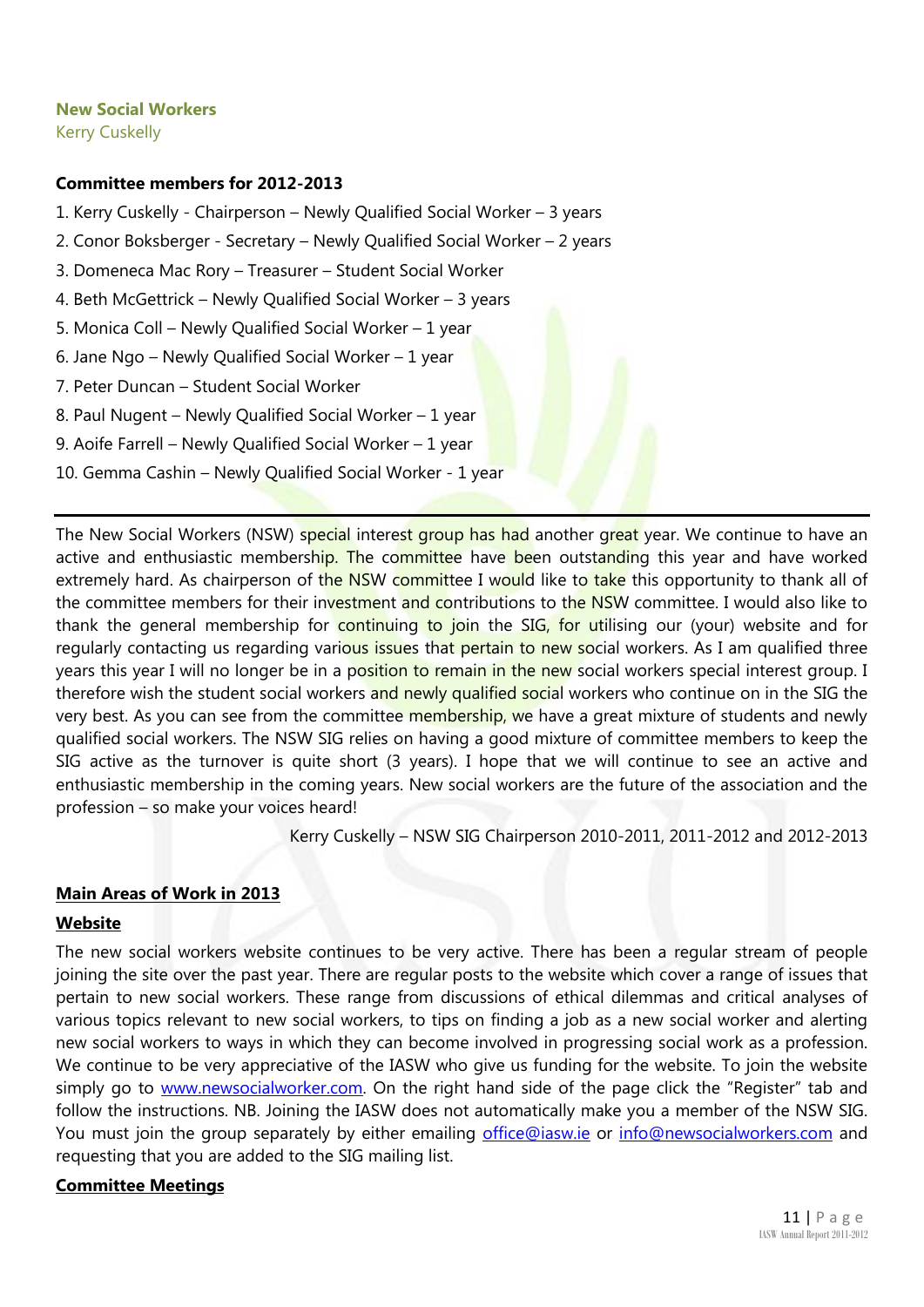The NSW SIG committee have regularly met on 4-6 week basis over the past year. The committee have ensured the smooth running of the sig through maintaining the website, updating the membership list and email contact list, replying to emails from the general membership, speaking about the NSW SIG to colleges and at other occasions as required, facilitating and evaluating the monthly peer consultation sessions, conducting research on the panel interview process and conducting research on the process of peer consultation. The new social workers website was used to advertise the committee meetings. We are always very open to new people joining the committee. From this year all new committee members will receive a "How To" guide on being in the New Social Workers special interest group.

#### **"How To" Guide for New Social Workers**

As being part of a committee may be a new experience for new social workers (both student and newly qualified), it was felt that a small "How To" guide might be of use to anyone who joins the committee. This guide was compiled and written by Kerry Cuskelly and Beth McGettrick who are founding members of the New Social Workers special interest group.

#### **Peer Consultation**

This is the second year for peer consultation. These groups looked to provide an additional support for social workers, supplementary to managerial supervision. Two Dublin-based groups were set up with 6-8 social workers. The groups meet one evening each month for 1  $\frac{1}{2}$  hours. The groups are a forum for learning, continuous professional development, and peer support with social workers from across a wide variety of different settings. We have used literature on this area to develop a working model for the groups and facilitation of the groups and have continued to link in with the IASW through this process.

These groups will continue to run until May 2013. Feedback has again been quite positive, with members reporting how useful they find the groups, both personally and professionally. Participants have shown great enthusiasm for being part of peer consultation.

#### **Peer Consultation Research**

As a follow on to our action research and evaluation of the peer consultation process, the four original members of peer consultation Beth McGettrick, Kerry Cuskelly, Conor Boksberger and Niamh O Rourke, wrote an article on the process of peer consultation. It was published in the Winter 2012 edition of *The Irish Social Worker.* 

#### **Conference 2013**

After our very successful first conference and AGM in 2012, the new social worker special interest group are planning a second half-day conference. It will take place on May 30<sup>th</sup>. The theme this year is self-care with the conference title being, *"Whose responsibility...Putting Self-Care on the Agenda".* The conference will explore the area of professional self-care in social work and looks at how we can support social workers in placing this on their professional agenda both individually and as a profession. This conference will aim to discuss the importance of professional self-care in underpinning best practice in social work. Current research in the area of self-care and social work will also be presented. The aim is to allow social workers to learn more about professional self-care as well as providing a platform for discussion on the essential role self-care plays in social work practice. The NSW SIG is delighted to have Noel O' Driscoll, Principal Mental Health Social Worker in James' Hospital, as the keynote speaker.

#### **Annual General Meeting**

The new NSW SIG committee will be voted in at the AGM which takes place straight after the conference on May 30<sup>th</sup>. We welcome anyone who has an interest in joining the New Social Workers special interest group to come along and join the committee. The AGM is for new social workers (student social workers and those qualified in the last 3 years). Everyone who joins the committee in 2013 will receive their own "How To" guide for New Social Workers!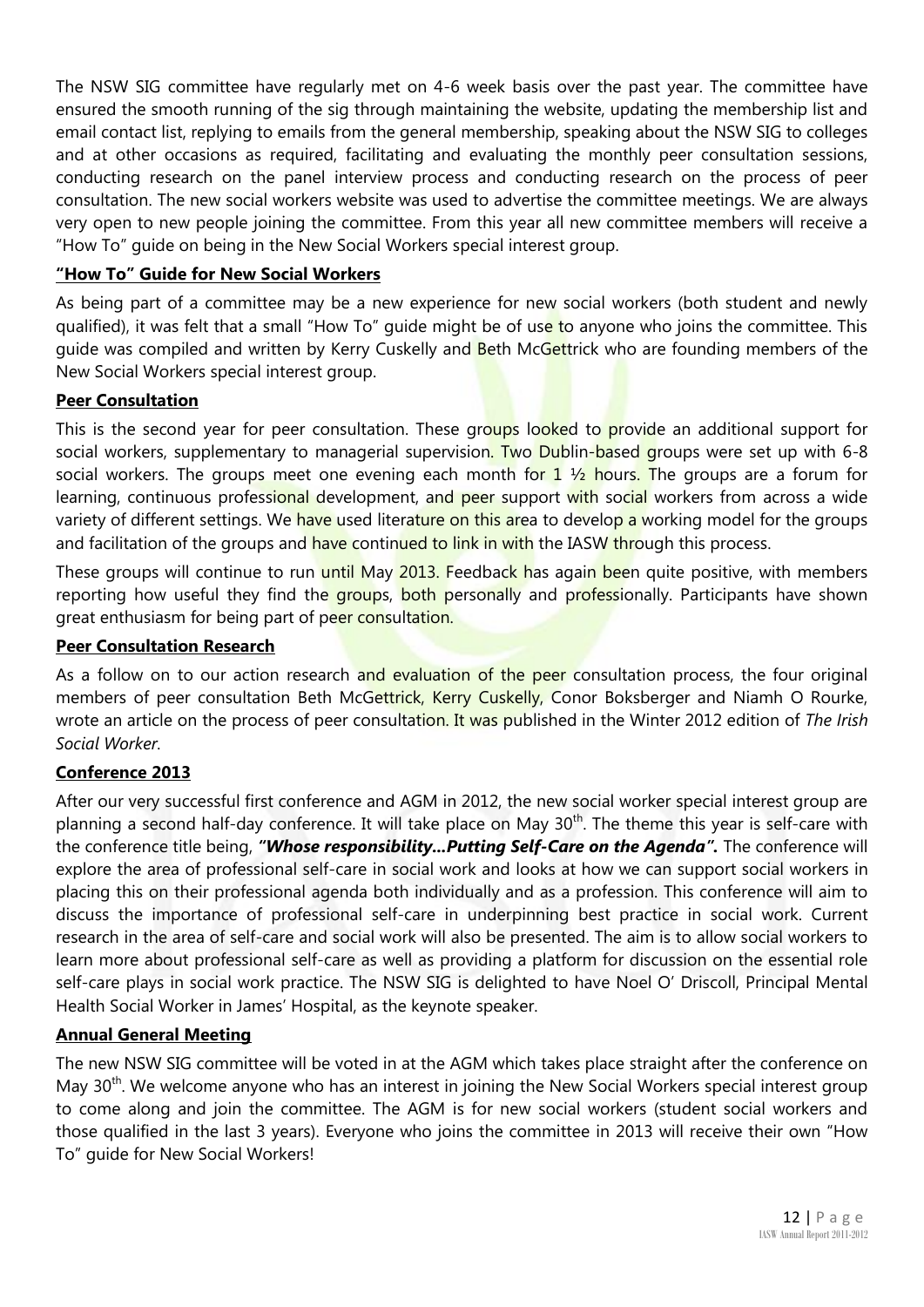#### **Social Workers Adult Mental Health (SWAMH)**

Frank Browne Chair 2012/13

Last year has been an eventful one for social workers working in the area of mental health for a number or reasons:

- Despite the recession the Government allocated 35 million for additional allied health staff as a means both to ensure each community mental health team (CMHT) had access to all the core disciplines and that it also facilitated the implementation of national mental health clinical programmes, this has resulted in approx. 70 additional social work post across both child and adult community mental health teams. Funding of 35 million has also been agreed for 2013. However SWAMH is concerned that in some teams appropriate social work line management arrangements and IT and office space are not in place for new staff.
- The Mental Health Act 2001 is being reviewed and an expert group report is due shortly, SWAMH believes the role of the Authorised Officer (AO) is likely to be enhanced, almost half of all AOs are mental health social workers, the AO is the only professional applicant who seeks the least restrictive alternative to involuntary admission to hospital.

I would like to thank Billie Anne Johnson who steps down from the committee and welcome the new committee members, see below.

#### **SWAMH COMMITTEE for 2013/14**

- *1.* Frank Browne **Chair:** *HSE Dublin Mid Leinster*
- *2.* Claire O'Regan **Hon Sec**: HSE *Dublin Mid Leinster (Dublin South Central)*
- *3.* Aideen McDonnell **Treasurer**: HSE *Dublin North*
- *4.* Donal O'Malley HSE *Dublin Mid Leinster (East Coast)*
- *5.* Damien Nolan *St Patricks Hospital Dublin*
- *6.* Jeanette Cummins *HSE Dublin North*
- *7.* Anne Duffin *HSE Dublin Mid Leinster*
- *8.* John Matthews *HSE Dublin Mid Leinster*
- *9.* Rebekkah Woolfson *HSE Dublin North*
- *10.* Roisin Higgins HSE *Dublin North*
- *11.* Gloria Kirwan *Trinity College*
- *12.* Laura Thompson *HSE West*
- 13. Paul Guckian HSE West
- 14. Tony Burke *HSE Dublin North*
- *15.* Kathy Nolan *HSE Dublin Mid Leinster*
- 16. Sinead Lawless *HSE South*

#### **Some of the key action plans for the Committee include;**

- ensuring all social workers have access to supervision and appropriate line management arrangements,
- planning relevant CPD activities in partnership with the IASW
- reviewing the first draft of the review of the Mental Health Act by the Expert Group which is due this Summer
- liaising closely with our colleagues in Child and adolescent Mental Health services on mutually relevant issues
- responding to service and policy developments as required

#### **Summary of the Committee Members' Activities to date include being part of;**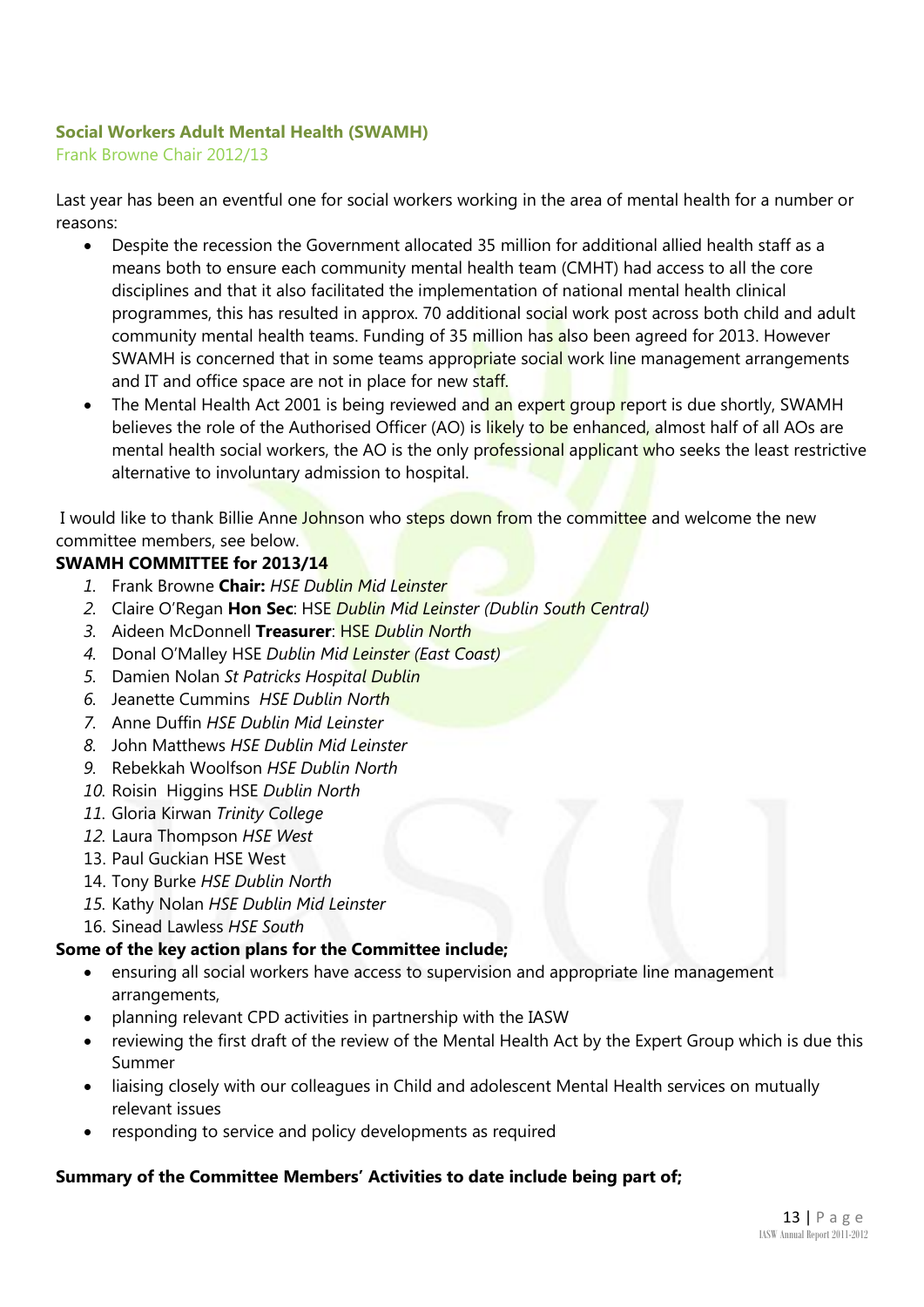- Vision for Change Implementation group and its sub working groups
- Mental Health Act Implementation Group
- Old age Psychiatry Group
- National Social Work Vocational Group
- National Traveller Monitoring and Advisory, Mental Health Sub Group
- Amnesty International Group to develop an e/learning "mental health and human rights module"
- Mental Health Reform Organisation

#### **SWAMH Committee has also made submissions and nominations under the auspices of the IASW and in partnership with Child and Adolescent Special Interest Group (CAMHS), these included;**

- Review of the Mental Health Act 2001
- Letter to Minister Kathleen Lynch re no social worker on expert review group of the Mental Health Act
- Nomination of Pauline Gill as social work representative on the Mental Health Commission
- CORU CPD Framework

#### **C.P.D Events Completed;**

- October North South Conference Topic of **Suicide**
- **•** November Topic of **Cognitive analytic therapy & key information about psychiatric medications**
- SWAMH CPD and AGM April. Topic of **Cognitive Rehabilitation, National Clinical Programmes and Irish Men's Sheds Association**

#### **Social Workers in CAMHS (Child and Adolescent Mental Health Services)** Sheila McKenna

#### **COMMITTEE: FEB 2012 (AGM - 6 th Feb 2012)**

**Chairperson:** Sheila McKenna **Secretary:** Andree Carty

**Committee:** Sinead Freeley, David Hughes, Sarah Houston, Declan Coogan, Paul Longmore, Roberta Mulligan, Jackie Leonard, Nicola Byrne and, Mary Mc Namara, -

#### **NEWLY ELECTED COMMITTEE: FEB 2013 (AGM - 6 th Feb 2013)**

**Chairperson:** Sheila McKenna **Secretary:** Sharon Galligan

**Committee:** David Hughes, Sarah Houston, Declan Coogan, Paul Longmore, Roberta Mulligan, Bernardine Hanratty, Nicola Byrne and, Fiona Coyle,

#### **Meetings:**

Since the last AGM of the IASW, our special interest group in CAMHS has had three regular meetings of the national group, 21<sup>st</sup> May 2012 in Trim, 5<sup>th</sup> Nov 2012 in Lucena CAMHS Rathgar & 6<sup>th</sup> Feb 2013 in Mater CAMHS James Joyce St. in Dublin**.** We would like those who booked the venues and speakers and those who facilitated the clinical practice workshops at our meetings.

- 18<sup>th</sup> May 2012, IASW AGM & Conference.
- In Trim at the national meeting on 21st May 2012 many ongoing CAMHS social work issues were discussed. Sarah agreed to create a map of social workers in CAMHS around the country.
- Ineke Deville President IASW and Mary Corridan CPD IASW attended the November national meeting on 5<sup>th</sup> November 2012. Ineke discussed recent developments in IASW including the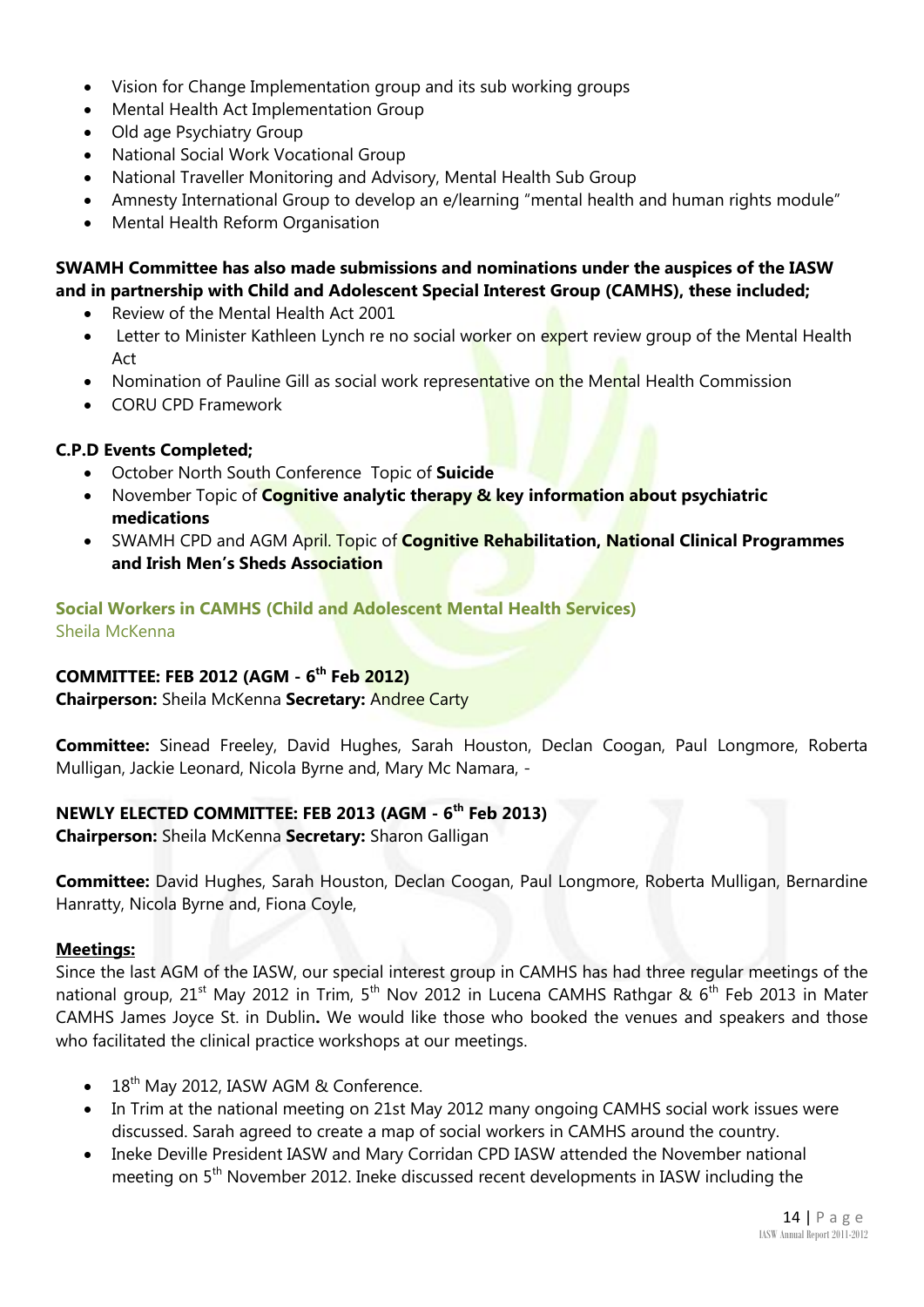decision made at the AGM to trade as a limited company. Upcoming social work registration and the Child and Family Support Agency were also discussed. Julie Howley Principal Social Worker Temple Street and Con O'Donoghue Social Worker Temple Street gave an interesting presentation on Attachment and the Circle of Security.

• At the national meeting on  $4<sup>th</sup>$  Feb 2013, Pauline Gill Social Work Representative Mental Health Commission spoke about her role and the opportunities and challenges for social workers in mental health services.

#### **CAMHS Advisory Group**

Sarah Houston has continued to represent the interests of the SIG on the CAMHS advisory group chaired by Dr Brendan Doody. The group has been meeting monthly since July 2009 to discuss and inform HSE practices regarding audit, activity and outcome measures, key performance indicators and best practice guidelines in CAMHS in Ireland. Thanks to Sarah for all her hard work in this role.

#### **HSE National Audit**

In November 2012 all CAMHS services carried out a national audit. The Report from the audit will be published in December 2013.

#### **National Clinical Programme Mental Health**

Paul Longmore continued until recently to represent social work on the National Clinical Programme Mental Health. IASW will have an opportunity to give feedback on the clinical programmes once they are published. I would like to thank Paul for his hard work in this role. Roberta Mulligan was part of the group that put together the eating disorder clinical programme document. We would like to thank her for her role in this.

#### **IASW Representative**

Nicola Byrne represented the CAMHS special interest group at IASW meetings until February 2013. Following the AGM in February 2013, Declan Coogan represents the CAMHS special interest group at IASW Council Meetings. Thanks to both Nicola and Declan for their work on this.

#### **Response to Task Force Report on the Child and Family Support Agency.**

In December 2012 Sarah Houston, Paul Longmore, Declan Coogan, David Hughes and Sheila McKenna completed a submission to the Department of Health in response to the Task Force Report on the Child and Family Support Agency. I would like to thank all involved for their hard work and commitment to getting the submission completed.

#### **National Reference Group in Relation to Professional Completion of CMHT, Health And Social Care Professionals.**

Sheila McKenna was nominated by IASW to represent Mental Health Social Workers on the National Reference Group in Relation to Professional Completion of CMHT. All health and social care professional groups have a representative on this group. To date the group has looked at the needs of new staff joining teams in terms of training, line management and supervision. While it was agreed that the ideal structures should be identified it was also agreed that a system be put in place that best supports staff within current resources. The National Reference Group Guidance Document was circulated in March 2013.

#### **Meetings for 2013/2014**

The next scheduled meeting is on Monday  $27<sup>th</sup>$  May 2013 in Galway. All social workers and social work students involved in or with an interest in CAMHS are warmly invited to attend. Exact details will be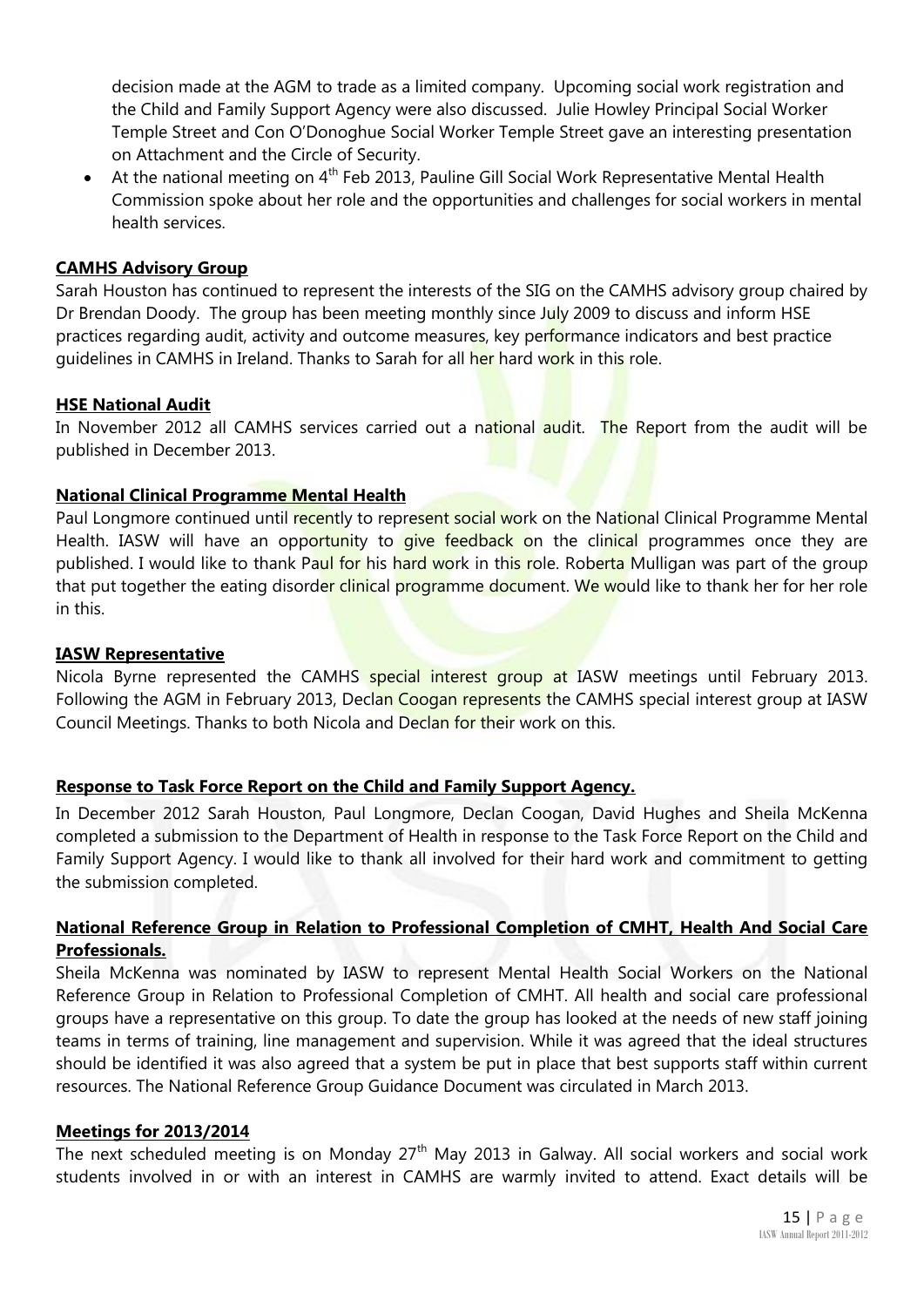circulated shortly**.** The November meeting is on 21st October 2013 in Lucena, Rathgar, Dublin. Next years AGM is on 4<sup>th</sup> February 2014 in Mater CAMHS James Joyce St, Dublin.

#### **Summary**

I would like to thank the Committee members, for all their commitment, time and hard work over the past year. On behalf of the committee I would also like to thank those who gave presentations and the social workers who attended our national meetings.

Please feel free to contact any member of the committee at anytime with any queries about

#### **Social Workers in Disabilities – SWID** Frida Lowry

SWID have been very busy in the last year hosting two conferences in November and March. Our theme for the November Conference was Record Keeping in Social Work. Two key speakers, Solicitor Susie Shine and Author Liz O'Rourke provided us with an excellent overview of basic requirements and best practice. Our colleague Anne O' Loughlin provided a list of articles books and links to ensure the tool bag was complete. 85 social workers attended and feedback was very positive. Our second Conference focused on the theme of Suicide and Mental Health in the area of Disability. Our key speakers included Anne Callinan from the National Office of Suicide Prevention, Prof. John Hilliary, Pieta House and Frank Brown our Social Work colleague. The day was informative and well received and highlighted the growing need for training for social workers in this area.

Our AGM took place at the November Conference and a new committee was elected. Sadly we bid adieu to Anne Byrne from Galway who completed her role as Chair of SWID and who also retired from her post with the Brothers of Charity in Galway. Anne was a founding member of SWIM social workers in mental handicap which began in the 1970's. Her energy levels and commitment has never waned and we thank Anne for the legacy she has left behind. Our committee also welcomed new blood with Amanda Moore and Lorraine Philips coming on board.

With advocacy big on our list SWID made submissions to two National working groups

1. **The National Review of the Domiciliary Care Allowance** which was evaluating the present scheme. Following our submission we were invited to participate at the face to face forum in November held in the National Disability Authority with the Reviewer and Chief Medical Officer in the Dept.

#### 2. **HIQA on the Draft National Standards for Residential Care for adults and children in Residential Centres** and as a follow on were invited to the consultation forum which was very receptive to our input

Our major concern at present will be the new approach to service delivery in the disability sector with the roll out of Progressing Disability Services and the setting up of specialist network teams. This will most certainly bring major changes and challenges and our social work role needs to be clearly defined so that it is understood within the context of a multidisciplinary team.

#### **Social Workers in Foster Care** Colette Toland

Chairperson: Cahal McHale Secretary: Colette Toland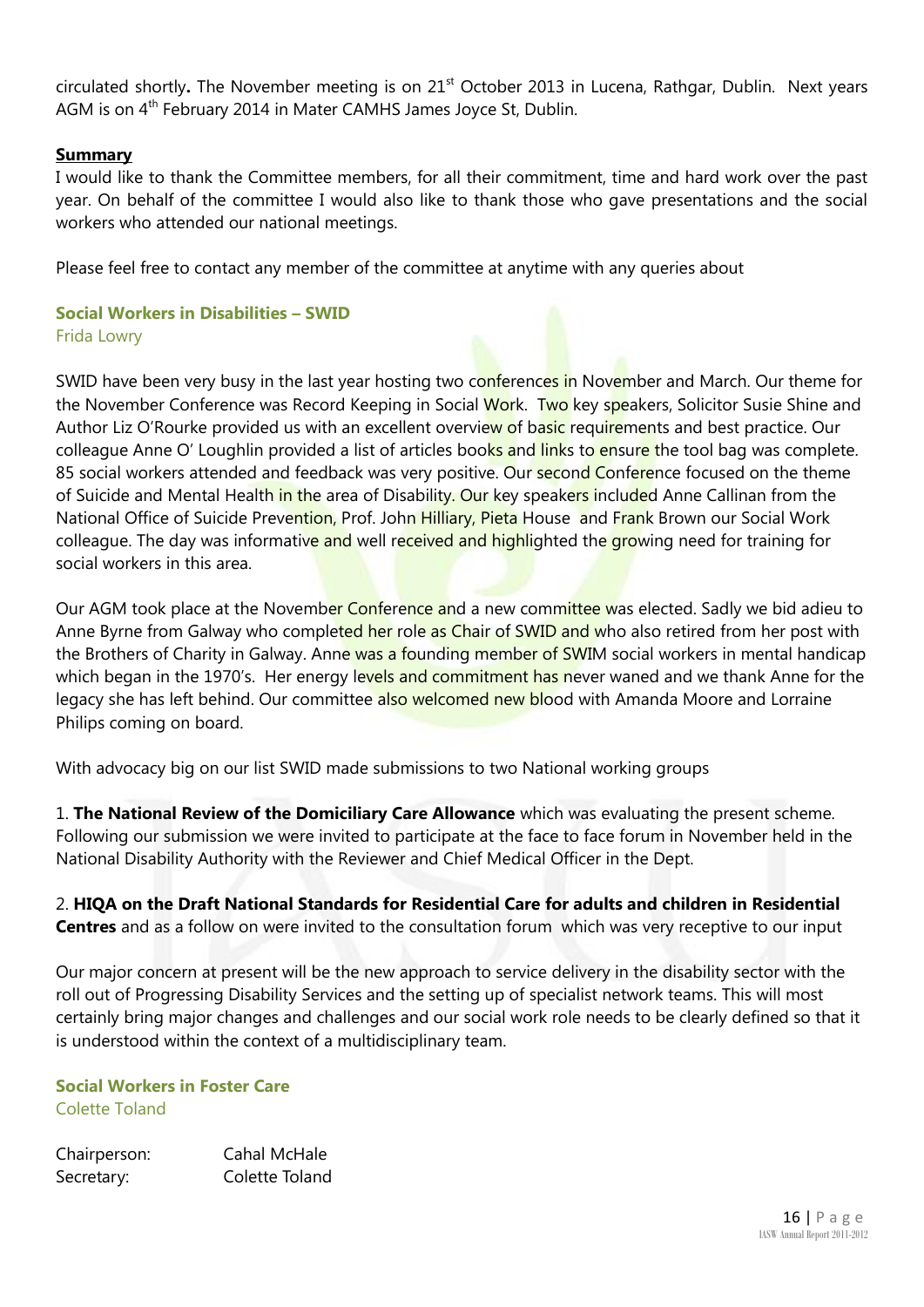Treasurer: Marie Morris

Committee Membership: Marie Morris, Mayo; Colette Toland, Dublin; Valerie O'Brien, Dublin; Cahal McHale, Donegal; Nora Weafer, Dublin; Triona Fitzpatrick, Laois; James Myers, Dublin; Anna Gill, Mayo; Treasa Loftus, Dublin; Karen Hope, Mayo; Agnes Feely, Limerick; Mary Flanagan, Roscommon; Helen Gogarty, Donegal; Maris McCormack, Dublin; Michelle McKernan, Sligo.

The Social Workers in Foster Care Special Interest Group of the IASW (SWIFC) aims to provide Social Workers who are involved in the area of Foster Care, with a platform to express relevant professional perspectives and to advocate on behalf of children in Foster Care.

The Special Interest Group were unable to arrange any face-to-face meeting due to the wide geographic spread of the membership. However the committee met on average, on a six weekly basis in an effort to pursue the programme set out at our last Annual General Meeting

The Group's AGM for 2012 / 2013 took place in GMIT, Castlebar, Co Mayo

On 25<sup>th</sup> May 2012 following the Irish Foster Care Association's national conference which Minister for Children, Francis Fitzgerald attended and presented some worrying budgetary predictions which have since translated into a chilling reality on the ground.

During the Group's AGM, Social Workers expressed concern about the deficits in adequate and appropriate placements available within the HSE. Attention was drawn to the fact that the absence of in-house placements was leading to increasing pressures to source such placements, when available, from the private sector. It was pointed out that although applicants were still coming forward, in many areas the lack of adequate numbers of staff resulted in departments being unable to assess and present such applicants for approval in a timely manner. It was felt that this represented an unacceptable waste of valuable placement availability at a time when enormous pressures existed for additional Carers.

While a priority set by the group in 2012 / 2013 had been to explore a range of measures that might improve the level of participation of members and increase the effectiveness of the group, this aspiration had limited success despite recurrent efforts to organise events. Nevertheless, repeated concerns were raised at committee meetings in respect of the need to find ways to engage colleagues in progressing the debate around a number of urgent issues, including the damaging implications for children of gaps in services and the relentless increase of pressure on diminishing resources and the consequential stress levels experienced by Social Workers in many areas of practise.

The passing of the Children's Rights referendum and the government's promised legislation to enable a wider range of children in care be adopted by their carers, attracted much discussion within the group. It was eventually agreed after much deliberation that the Group organise a conference in June to consider the implication of such developments for practise. Some links have been made with our colleagues in the Adoptions Services in an effort to explore how possible legislatives developments may impact on practise. Similarly it is intended to link in with members of the Children and Families Special Interest Group in an effort to examine how planning for children may best be progressed. Details of this conference are to be circulated later this month.

The other area, which drew attention and feedback from members was the poster event associated with 'World Social Work Day' which took place on in March. SWIFC members' comments reflected how austerity measures are impacting on the delivery of foster care services around the country and the feedback was presented at the event in poster form.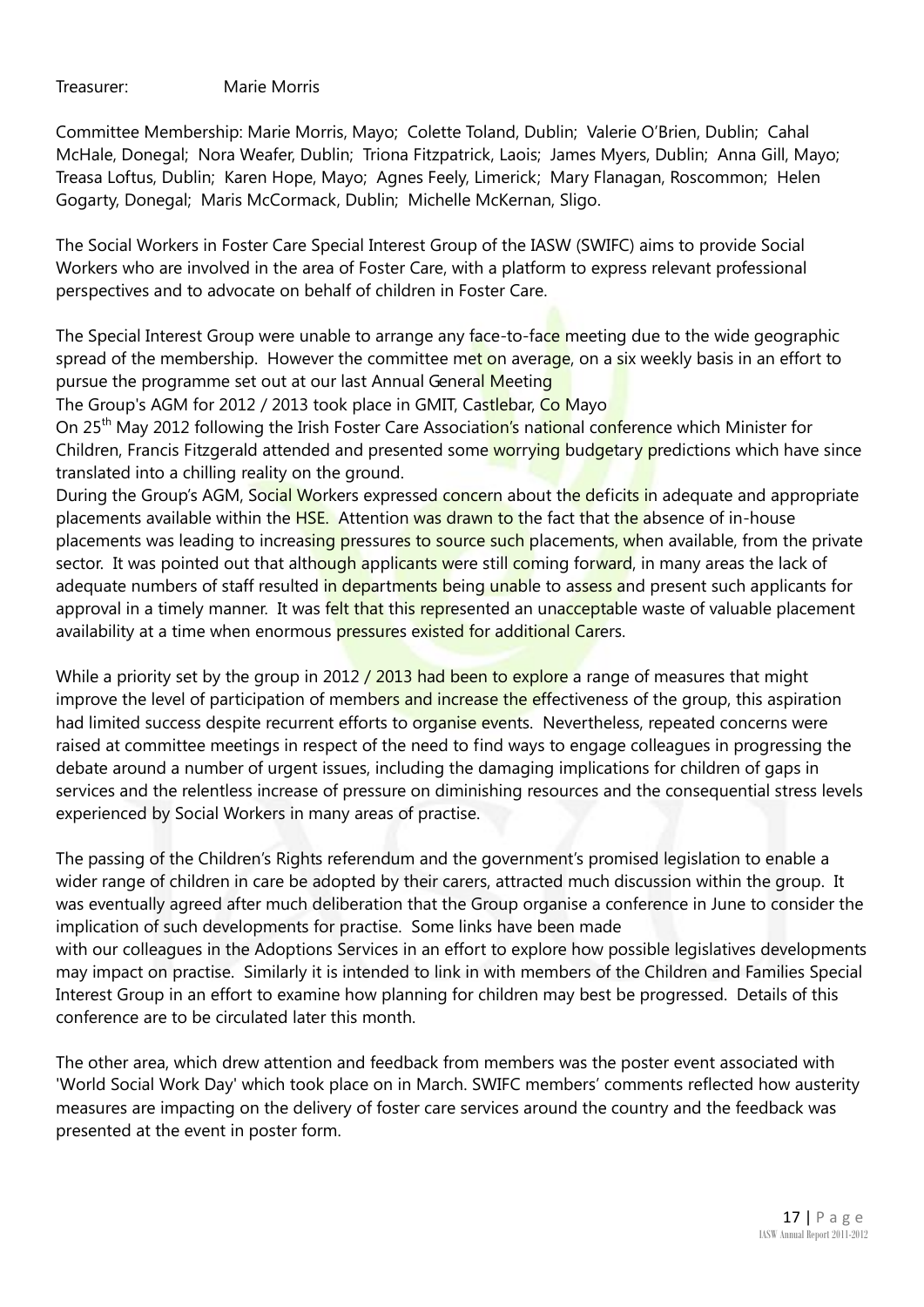#### **Social Workers in Primary Care** Deirdre Jacob

Chairperson: Deirdre Jacob Vice Chairperson: Patrice Reilly Secretary: Ray Parkinson Training Officers: Sharon Flood/Sylwia Gumulka

**Introduction:** The Primary Care Social Work Special Interest Group (PCSW SIG) provides a forum and leadership in the promotion of Social Work within Primary Care, acknowledging that Primary Care is the appropriate setting for 90-95% of the population's health and social services needs. Social Workers in primary care across Ireland have to date demonstrated their pivotal role in the development of Primary Care Teams (PCTs), as core team members and through their involvement and support of the joint HSE & Combat Poverty community participation initiative.

#### **Objectives of the PCSW SIG:**

 $\cdot$  To provide members with a network to discuss, explore and exchange ideas on matters affecting their practice as well as providing peer support.

• To advocate for structures that support professional standards and objectives in the development of the Social Work profession within Primary Care.

• To identify and organize Continuing Professional Development training and education appropriate to Primary Care.

• To produce position papers, submissions and responses to issues affecting marginalized communities, as identified, both by those communities and by members of the SIG.

**Origins of the PCSW SIG:** Commencing in August 2008, a number of Social Workers working in Primary Care in Dublin and Wicklow began meeting to discuss practice issues and to avail of peer support. In September 2009, this group was recognized as a SIG by the IASW. The PCSW SIG held its inaugural meeting on 1st October 2009 and one of the groups key goals was to make links with as many Social Workers working in the area of Primary Care as possible and to raise awareness of the SIG. Currently the SIG is in contact with 78 Social Workers working in Primary Care settings through its email database.

**Current situation:** At the end of 2012 with a HSE target of 584 Primary Care Teams (PCTs) there are currently 78 Social Workers (including Team Leaders) in posts allocated to primary Care in the Republic of Ireland who are in regular contact with the SIG. The SIG is increasingly aware of PCTs without Social Work input as well as colleagues who are covering a number of PCTs establishing them as 'network services' and not as core team members. This effectively puts 1 Primary Care Social Worker for every 6.64 PCT's. The Primary Care Strategy (2001) which clearly indicates the intention of the HSE to place social workers as core team members remains the priority document for the roll-out of that initiative. Anecdotal information however, continues to indicate that there remains a lack of uniformity across the Local Health Offices in the provision of coherent structures for the supervision and management of Social Workers within Primary Care. Social Workers in primary care nationally are striving to put in place management structures in conjunction with HSE management that will support primary care social work services which coincide with PCT development. However, the lack of a clear and thought out direction nationally for primary care social workers remains a major concern for the SIG. We continue to see the lack of structure result in some Social Workers not having access to adequate professional supervision and appropriate lines of 'social work' management. We have witnessed this situation forcing some primary care social workers to seek new positions in more 'established and supported' social work roles. A persistent concern of the PCSW SIG is the on-going assignment of Primary Care Social Workers to non Primary Care roles, including: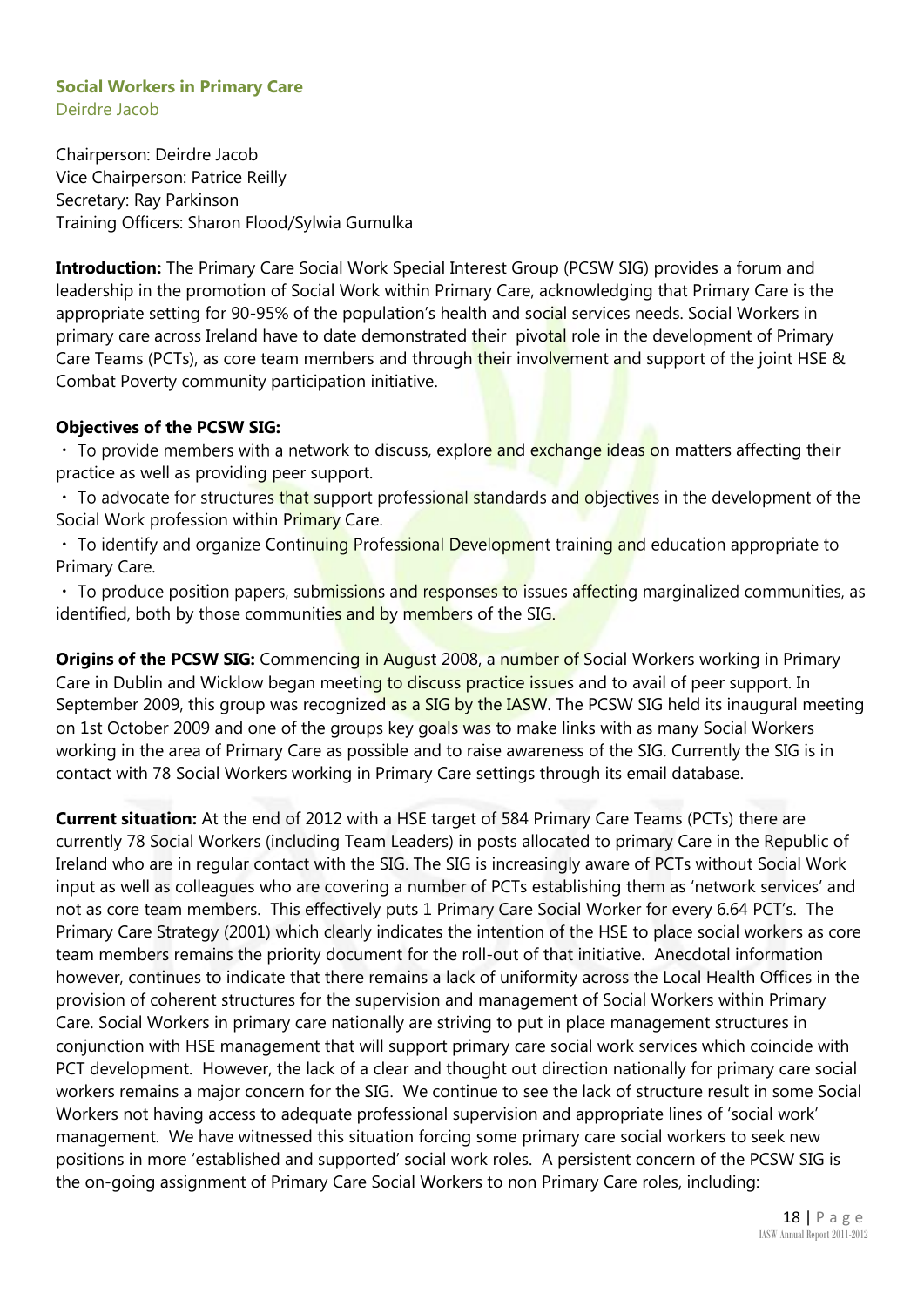- Elder abuse Casework, due to the non filling of posts
- Adult Care facilities
- Children & Families Social Work Services: to fostering assessments on a temporary basis as a result of the Health Information and Quality Authority (HIQA) Reports (2009) and to the Duty Social Work Service.

The recent establishment of the new children's agency which assumes responsibility for child protection, welfare and family support is a move which is welcomed by primary care social workers nationally as it clarifies once and for all the uncertain position of those social workers in primary care whose management was situated in children and families services. It is now clear that primary care social workers will remain situated within the primary care directorate along with other primary care staff as outlined in the Primary Care Strategy (2001). However, the HSE National Service Plan (2012) which identified the release of 20 million euro funding for the assignment of posts within primary care unfortunately did not include posts for PCSW's or Teamleaders. The SIG is of the opinion that the lack of representation for primary care social work at management/Principal Social Work level nationally is a major factor in our disciplines not being prioritised. This is despite calls at local level from other disciplines on primary care teams/networks for further PCSWs posts. This is also despite local demands on PCSW's to provide cover for PCT's with populations up to 140,000. The SIG is concerned that such an unsustainable demand on individual PCSW's will see more social workers seeking employment in other more supported area's of social work The SIG will continue to monitor the number of posts nationally and will lobby on behalf of members 'to the highest level' to ensure the development of primary care social work services in tandem with PCT development nationally.

In 2011 the SIG established a 'National Group' which is a working group of primary care social workers from around the country whose role it is to represent the views of primary care social workers nationally, meet to discuss position papers and submissions and to co-work to address the many training needs of our colleagues in primary care. The group meets every six weeks.

In 2012 the group established governance structures for the SIG …. Drafted a summary document of The Role of Social Work in Primary Care and began plans for the AGM 2013.

The National Group has a number of primary objectives for 2013, guided by members of the SIG.

#### **Plans for national group in 2013 include:**

1) To continue to provide a forum and place of support for all PCSW's in Ireland.

2) To continue to bring to the fore, issues and policies which directly impact on the role of PCSW's as 'generalist social workers' within the context of both PCT's and of community based social work.

3) To provide for the diverse education and training needs of PCSW's.

4) To continue to help facilitate research on 'The role of primary care social workers in Ireland', conducted by UCD.

5) To hold a themed AGM in September 2013 to highlight the findings of the UCD research as the first of its kind in Ireland but also to make explicit the nature and diversity of primary care social work.

6) To continue to support the role of primary care social workers as uniquely placed to engage in community development aspects of prevention and health promotion within the context of community development principles and with the support of our community work colleagues.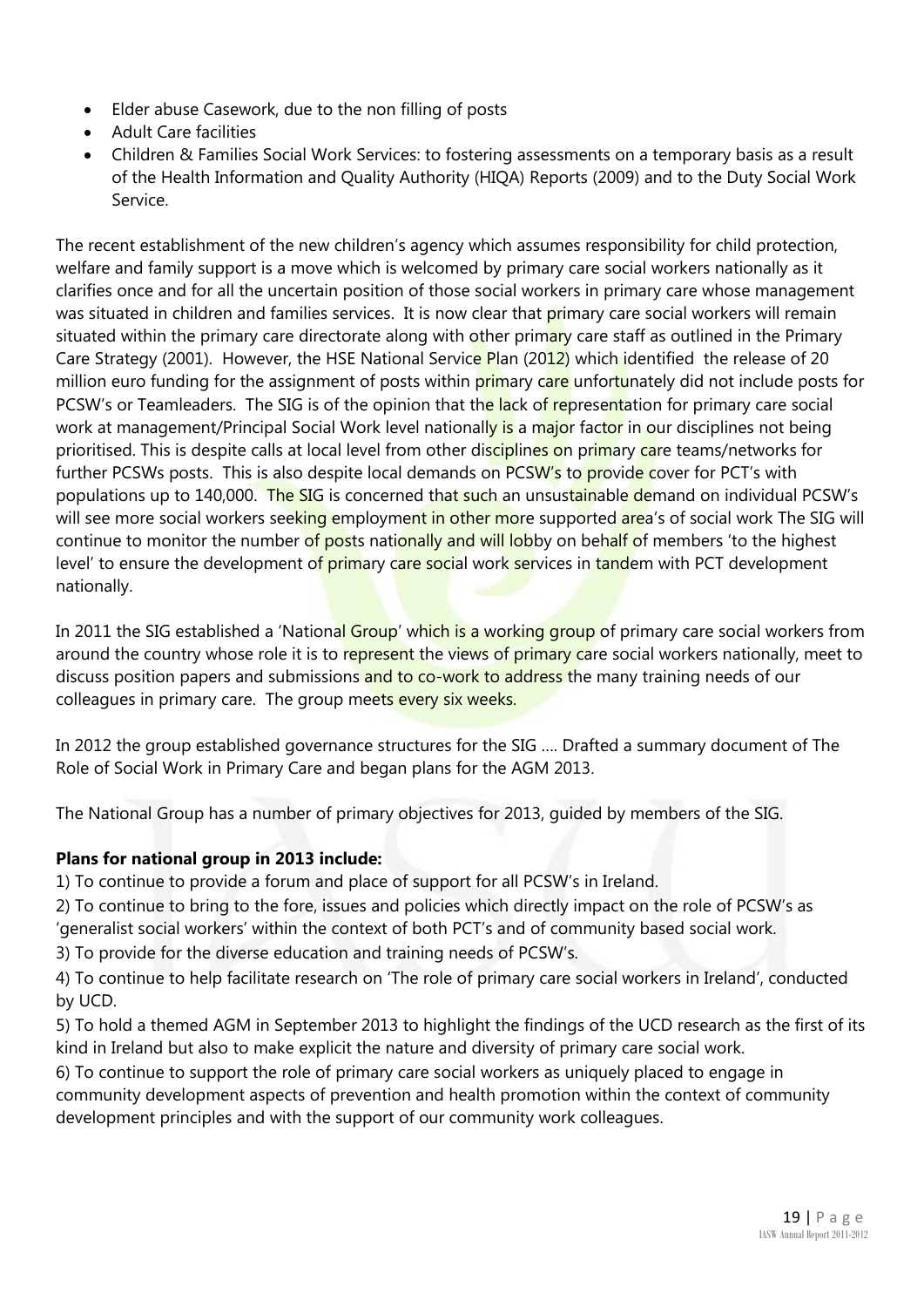#### **Special Interest Group on Ageing (SIGA)** John Brennan

There was only one meeting of the SIG during the year. This followed a virtual shutdown of activity last year because of the relatively sudden and sustained drop off in attendance in early 2012.

A small number of SIGA members requested a continuation and as a result we agreed to meet bi-monthly in 2013. However, it remains to seen how effective it will be. The situation the SIG now finds itself in is a huge pity given the need for solidarity and action at this critical time for public services and indeed, older people in Ireland.

We made a presentation on the role of social work in dementia care to the National Dementia Strategy forum in April this year. This multi-disciplinary event was hosted by the Alzheimer's Society.

The introduction of the InterRAI Single Assessment Tool (SAT) moved a step closer this year when phase two commenced. There is a four-year implantation plan. Initially, it is proposed to have the SAT available for long term care and home care pack. This will be followed by Home Help services and carer assessments. The SIG is represented on a multi-disciplinary implementation advisory group. At the time of writing, the InterRAI documentation is being reviewed by the members of the group.

The SIG was represented on the National Clinical Programme for Older Persons Working Group. Currently we are participating in a multi-disciplinary review of requirement s for specialist training and education in gerontological matters. A consultation document on this training is due out in June next.

Many thanks to the Royal Hospital Donnybrook for putting a room at our disposal for meetings again this year and to Carmel Coen, Social Work Secretary there for her administrative support. I hope we get to meet a bit more often in the coming twelve months!

#### **Other Representative's Reports:**

#### **International Affairs Committee** John Brennan

Members: Ineke Durville, Anna Deneher, Kerry Cuskelly and John Brennan The Committee met on a monthly basis during the year.

The Committee is the link with the Chair of the Board of the Association and the International Federation of Social Workers - European region (IFSW-E). The Association is an affiliate member of the Federation. The IFSW-E is now an active member organisation of the Social Platform and the European Anti-Poverty Network (EAPN). While EAPN is well known in Ireland, the Social Platform is less so. The Platform of European Social NGOs (Social Platform) is the alliance of representative [European Federations and networks](http://www.socialplatform.org/AboutUs.asp?DocID=8144)  [of non-governmental organisations](http://www.socialplatform.org/AboutUs.asp?DocID=8144) active in the social sector.

In July 2012, IASW was represented by Ineke, John and Anna at the IFSW Global meeting in Stockholm.